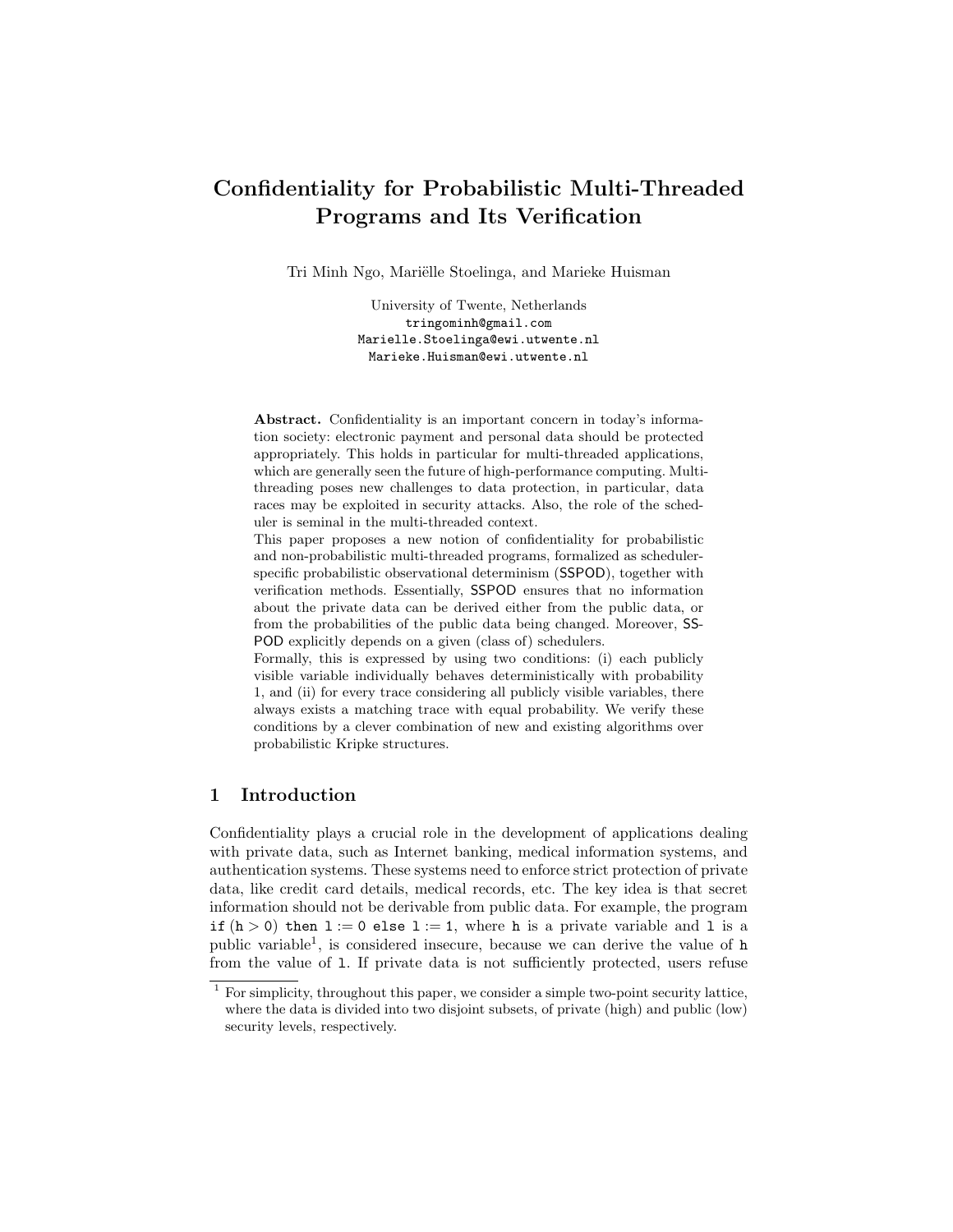to use such applications. Using formal means to establish confidentiality is a promising way to gain the trust of users.

Possibilistic programs. With the trend of multiple cores on a chip and massively parallel systems like general purpose graphic processing units, multi-threading is becoming more standard. Existing confidentiality properties, such as noninterference [12] and observational determinism [30, 15] are not suitable to ensure confidentiality for multi-threaded programs. They only consider input-output behavior, and ignore the role of schedulers, while multi-threaded programs allow all interactions between threads and intermediate results to be observed [30, 15, 14]. Thus, new methods have to be developed for an observational model where an attacker can access the full code of the program, observe the traces of public data, and limit the set of possible program traces by selecting a scheduler.

Because of the exchange of intermediate results, to ensure confidentiality for multi-threaded programs, it is necessary to consider the whole execution traces, i.e., the sequences of states that occur during the execution of the program [30, 23]. Besides, due to the interactions between threads, the traces of a multi-threaded program depend on the scheduler that is used to execute the program. Therefore, a program's confidentiality is only guaranteed under a particular scheduler, while a different scheduler might make the program reveal secret information, as illustrated by the following example.

$$
\{ \text{if } (h > 0) \text{ then } 11 := 1 \text{ else } 12 := 1 \} \big\| \{ 11 := 1; 12 := 1 \} \big\| \{ 12 := 1; 11 := 1 \},
$$

where  $\parallel$  is the parallel operator. Under a nondeterministic scheduler, the secret information cannot be derived, because the traces in the cases  $h > 0$  and  $h \leq 0$  are the same. However, under a scheduler that always executes the leftmost thread first, the secret information is revealed by observing whether l1 is updated before l2, i.e., when l1 is updated before l2, the attacker knows that  $h > 0$ . However, this program is considered secure by observational determinism [30, 15].

Taking into account the effect of schedulers on confidentiality, we proposed a definition of scheduler-specific observational determinism (SSOD) for possibilistic multi-threaded programs [14]. Basically, a program respects SSOD if (SSOD-1) for any initial state, traces of each public variable are stuttering-equivalent, and (SSOD-2) for any two initial states  $I$  and  $I'$  that are indistinguishable w.r.t. the public variables, for every trace starting in  $I$ , there exists a trace that is stuttering equivalent w.r.t. all public variables, starting in  $I'$ .

SSOD is scheduler-specific, since traces model the runs of a program under a particular scheduler. When the scheduling policy changes, some traces cannot occur, and also, some new traces might appear; thus the new set of traces may not respect our requirements. For example, the above program is accepted by SSOD w.r.t. the nondeterministic scheduler, but is rejected under the scheduler that always executes the leftmost thread first.

Probabilistic programs. To extend our earlier results, this paper also considers programs that have probabilistic behaviors. For probabilistic programs, some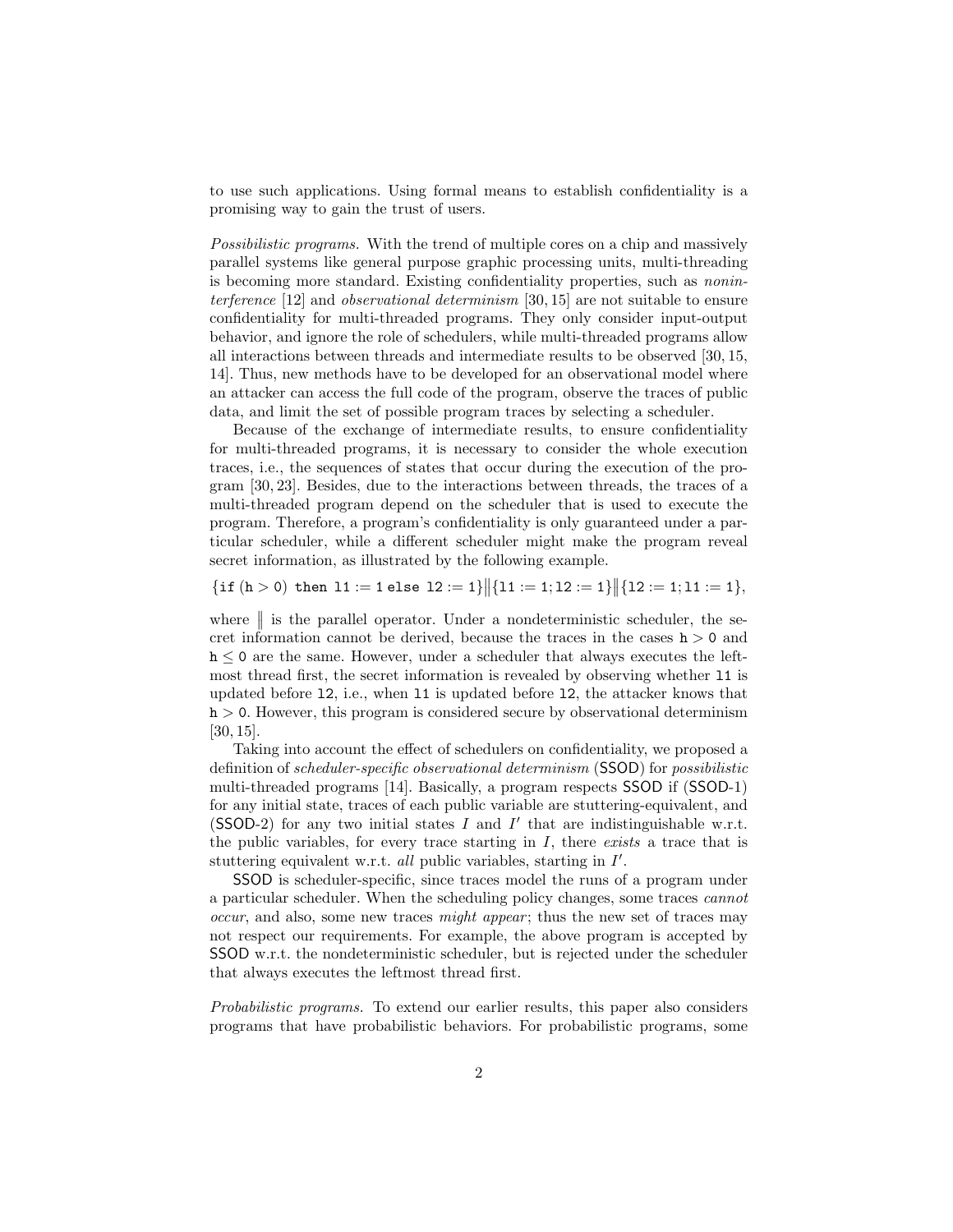threads might be more likely to be executed than others. This opens up the possibility of probabilistic attacks, as in the following example.

$$
\text{if } (h > 0) \text{ then } \{11 := 1 \mid 12 := 1\} \text{ else } \{11 := 1 \mid 12 := 1\}.
$$

This program is secure under a nondeterministic scheduler. However, consider a scheduler that, when  $h > 0$ , picks thread 11:=1 first with probability  $3/4$ ; otherwise, it chooses between the threads with equal probabilities. With this scheduler, we can learn information about h from the probabilities of public data traces. However, the program is still accepted by SSOD w.r.t. this scheduler, because SSOD only considers the existence of traces, not its probability.

To detect vulnerabilities to probabilistic attacks, we define scheduler-specific probabilistic-observational determinism (SSPOD). This formalizes the observational determinism property for probabilistic multi-threaded programs, executed under a probabilistic scheduler. Basically, a program respects SSPOD if (SSPOD-1) for any initial state, each public variable individually behaves deterministically with probability 1, and (SSPOD-2) for any two initial states  $I$  and  $I'$  that are indistinguishable w.r.t. the public variables, for every trace starting in  $I$ , there exists a trace that is stuttering equivalent w.r.t. all public variables, starting in  $I'$ , and the probabilities of these two matching traces are the same.

The first condition of SSPOD requires that all public variable traces individually evolve deterministically. Requiring only that a stuttering-equivalent public variable trace exists is not sufficient to guarantee confidentiality for multithreaded programs, as extensively discussed in [30, 14]. The first condition avoids leakage of private information based on the observation of public data traces. The second condition of SSPOD requires the existence of a public data trace with equal probabilities. This existential condition avoids refinement attacks where an attacker chooses an appropriate scheduler to control the set of possible traces. The second condition is also sufficient to ensure that any difference in the relative order of updates is coincidental, and thus no private information can be deduced from it. In addition, SSPOD also guarantees that no private information can be derived from the probabilistic distribution of traces, because indistinguishable traces occur with the same probabilities.

Notice that the question which classes of schedulers appropriately model real-life attacks is orthogonal to our results: our definition is parametric on the scheduler. In Section 5, we compare SSPOD with the existing formalizations of confidentiality properties for probabilistic programs [29, 23, 24], and argue that they are either unsuitable to the multi-threaded context, or very restrictive.

Verification. Besides formalizing the property, the paper also discusses how to verify SSPOD. The traditional way to check information flow properties is by using a type system. However, as discussed in [14], type systems are not suited to verify existential properties, as the one in SSPOD. Besides, type systems that have been proposed to enforce confidentiality for multi-threaded programs are often very restrictive. This restrictiveness makes the application programming become impractical; many intuitively secure programs are rejected by this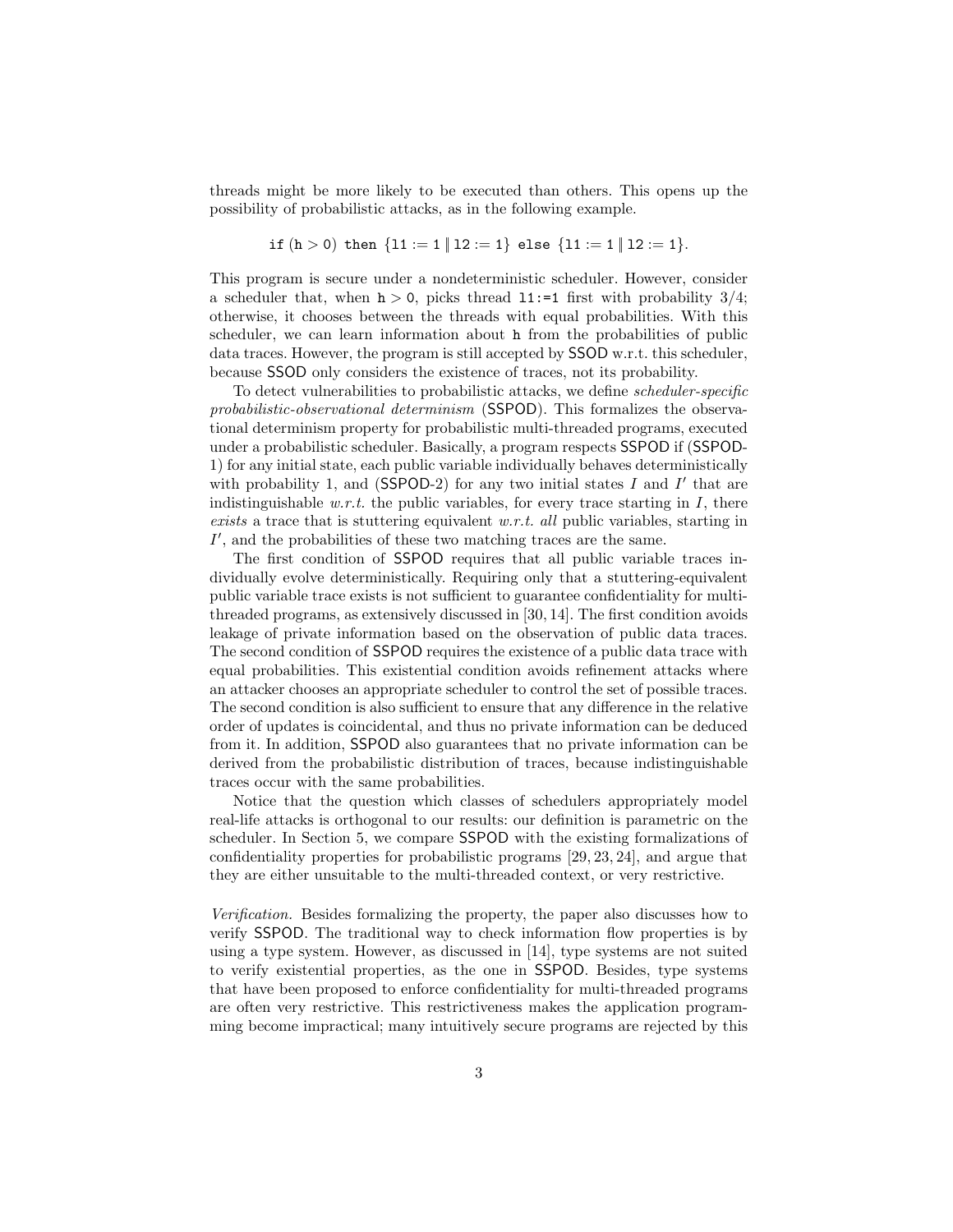approach, i.e.,  $h := 1; 1 := h$ . Instead, in [14], we proposed to use a different approach for SSOD, encoding the information flow property as a temporal logic property. This idea is based on the use of self-composition [6, 15], and allows us to verify the information flow property via model checking. However, the result is rather complex, and thus its verification cannot be handled efficiently by the existing model-checking tools.

Therefore, this paper proposes more efficient algorithms to verify our definition. For this purpose, programs are modeled as probabilistic Kripke structures. For both conditions of SSPOD, we present a verification approach, a clever combination of new and existing algorithms. The first condition is checked by removing all stuttering loops, except the self-loops in final states, and then verifying stuttering equivalence. Verification of stuttering equivalence is implemented by checking whether there exists a functional bisimulation between the executions of the Kripke structure and a witness trace. This is a new algorithm, that is also relevant outside the security context, e.g., as in partial-order reduction for model checking, because stuttering equivalence is a fundamental concept in the theory of concurrent and distributed systems. SSOD-1 can be also verified by a variant of this algorithm. SSPOD-2 is implemented by removing stuttering steps, thereby reducing the problem into an equivalence problem for probabilistic languages [28, 11, 16]. This approach gives a precise verification method for observational determinism. Furthermore, the model checking procedure is also able to produce a counter-example to synthesize attacks for insecure programs, i.e., for programs that fail either of the conditions of SSPOD (similar as in [20]).

Currently, we are implementing our verification techniques in the symbolic model checker LTSmin [7]. SSPOD-1 has been implemented, and we will adapt the existing implementation of [16] for SSPOD-2. Once the implementation is finished, we will apply the tool to case studies.

Organization of the paper. Section 2 presents the preliminaries. Then, Section 3 formalizes the SSPOD property, and Section 4 presents its verification. Section 5 discusses related work. Section 6 concludes, and discusses future work.

## 2 Preliminaries

#### 2.1 Basics

Sequences. Let X be an arbitrary set. The sets of all finite sequences, and all sequences of X are denoted by  $X^*$ , and  $X^{\omega}$ , respectively. The empty sequence is denoted by  $\varepsilon$ . Given a sequence  $\sigma \in X^*$ , we denote its last element by  $last(\sigma)$ . A sequence  $\rho \in X^*$  is called a *prefix* of  $\sigma$ , denoted by  $\rho \sqsubseteq \sigma$ , if there exists another sequence  $\rho' \in X^{\omega}$  such that  $\rho \rho' = \sigma$ .

Probability distributions. A probability distribution  $\mu$  over a set X is a function  $\sum_{x \in X} \mu(x) = 1$  over a set X. If X is uncountable, then  $\sum_{x \in X} \mu(x) = 1$  implies  $\mu \in X \to [0, 1]$ , such that the sum of the probabilities of all elements is 1, i.e.,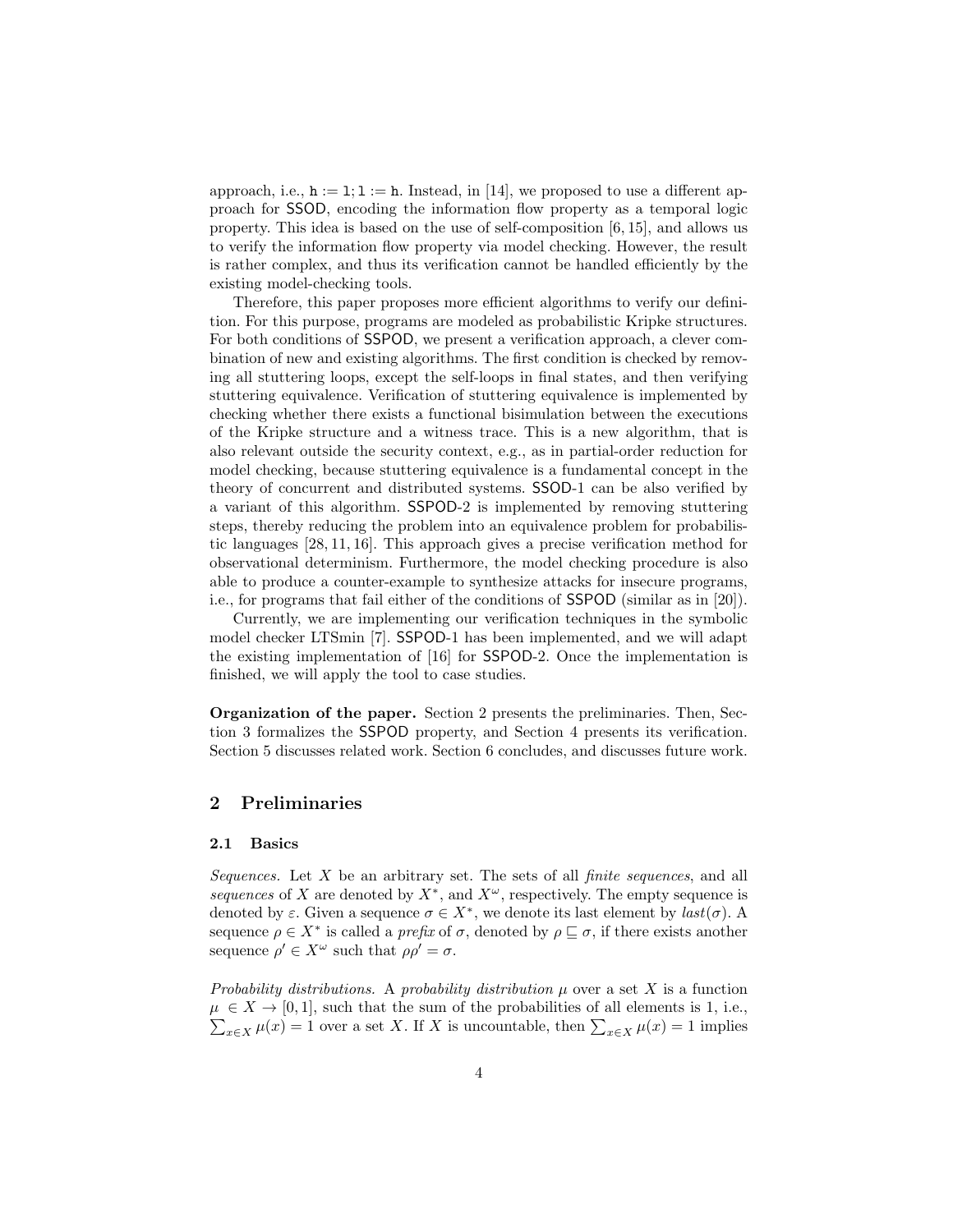that  $\mu(x) > 0$  for countably many  $x \in X$ . We denote by  $\mathcal{D}(X)$  the set of all probability distributions over X. The support of a distribution  $\mu \in \mathcal{D}(X)$  is the set  $supp(\mu) = \{x \in X \mid \mu(x) > 0\}$  of all elements with a positive probability. For an element  $x \in X$ , we denote by  $\mathbf{1}_x$  the probability distribution that assigns probability 1 to x and 0 to all other elements.

#### 2.2 Probabilistic Kripke Structures

We consider probabilistic Kripke structures (PKS) that can be used to model semantics of probabilistic programs in a standard way [13]. PKSs are like standard Kripke structures [17], except that each transition  $c \to \mu$  leads to a probability distribution  $\mu$  over the next states, i.e., the probability to end up in state  $c'$  is  $\mu(c')$ . Each state may enable several probabilistic transitions, modeling different execution orders to be determined by a scheduler. For technical convenience, our PKSs label states with arbitrary-valued variables from a set *Var*, rather than with Boolean-valued atomic propositions. Thus, each state  $c$  is labeled by a labeling function  $V(c)$ :  $Var \rightarrow Val$  that assigns a value  $V(c)(v) \in Val$  to each variable  $v \in Var$ . We assume that Var is partitioned into sets of low variables L and high variables H, i.e.,  $Var = L \cup H$ , with  $L \cap H = \emptyset$ .

Definition 1 (Probabilistic Kripke structure). A probabilistic Kripke structure A is a tuple  $\langle S, I, Var, Val, V, \rightarrow \rangle$  consisting of (i) a set S of states, (ii) an initial state  $I \in \mathcal{S}$ , (iii) a finite set of variables Var, (iv) a countable set of values Val, (v) a labeling function  $V : \mathcal{S} \to (Var \to Val)$ , (vi) a transition relation  $\rightarrow \subseteq \mathcal{S} \times \mathcal{D}(\mathcal{S})$ . We assume that  $\rightarrow$  is non-blocking, i.e.,  $\forall c \in \mathcal{S}.\exists \mu \in \mathcal{D}(\mathcal{S})$ . $c \rightarrow \mu$ .

A PKS is fully probabilistic if each state has at most one outgoing transition, i.e., if  $c \to \mu$  and  $c \to \mu'$  implies  $\mu = \mu'$ . Given a set  $Var' \subseteq Var$ , the projection  $\mathcal{A}_{|_{Var'}}$  of  $\mathcal{A}$  on Var', restricts the labeling function V to labels in Var'. Thus, we obtain  $\mathcal{A}|_{Var'}$  from  $\mathcal{A}$  by replacing  $V$  by  $V|_{Var'}$ :  $\mathcal{S} \to (Var' \to Val)$ .

Semantics of probabilistic programs. A program  $C$  over a variable set Var can be expressed as a PKS  $\mathcal A$  in a standard way: The states of  $\mathcal A$  are tuples  $\langle C, s \rangle$  consisting of a program fragment C and a valuation s:  $Var \rightarrow Val$ . The transition relation  $\rightarrow$  follows the small-step semantics of C. If a program terminates in a state c, we include a special transition  $c \to \mathbf{1}_c$ , ensuring that A is non-blocking.

Paths and traces. A path  $\pi$  in A is an infinite sequence  $\pi = c_0c_1c_2...$  such that (i)  $c_i \in \mathcal{S}, c_0 = I$ , and (ii) for all  $i \in \mathbb{N}$ , there exists a transition  $c_i \to \mu$ with  $\mu(c_{i+1}) > 0$ . We define  $Path(\mathcal{A})$  as the set of all infinite paths of  $\mathcal{A}$ ; and  $Path^*(A) = {\pi' \sqsubseteq \pi \mid \pi \in Path(A)}$  as the set of all finite paths in  $Path(A)$ .

The trace T of a path  $\pi$  records the valuations along  $\pi$ . Formally,  $T = trace(\pi)$  $= V(c_0)V(c_1)V(c_2)\dots$  Trace T is a lasso iff it ends in a loop, i.e., if  $T = T_0 \dots T_i$  $(T_{i+1} \ldots T_n)^\omega$ , where  $(T_{i+1} \ldots T_n)^\omega$  denotes a loop. Let  $Trace(\mathcal{A})$  denote the set of all infinite traces of A. Two states c and c' are low-equivalent, denoted  $c =_L c'$ , iff  $V(c)_{|_L} = V(c')_{|_L}$ .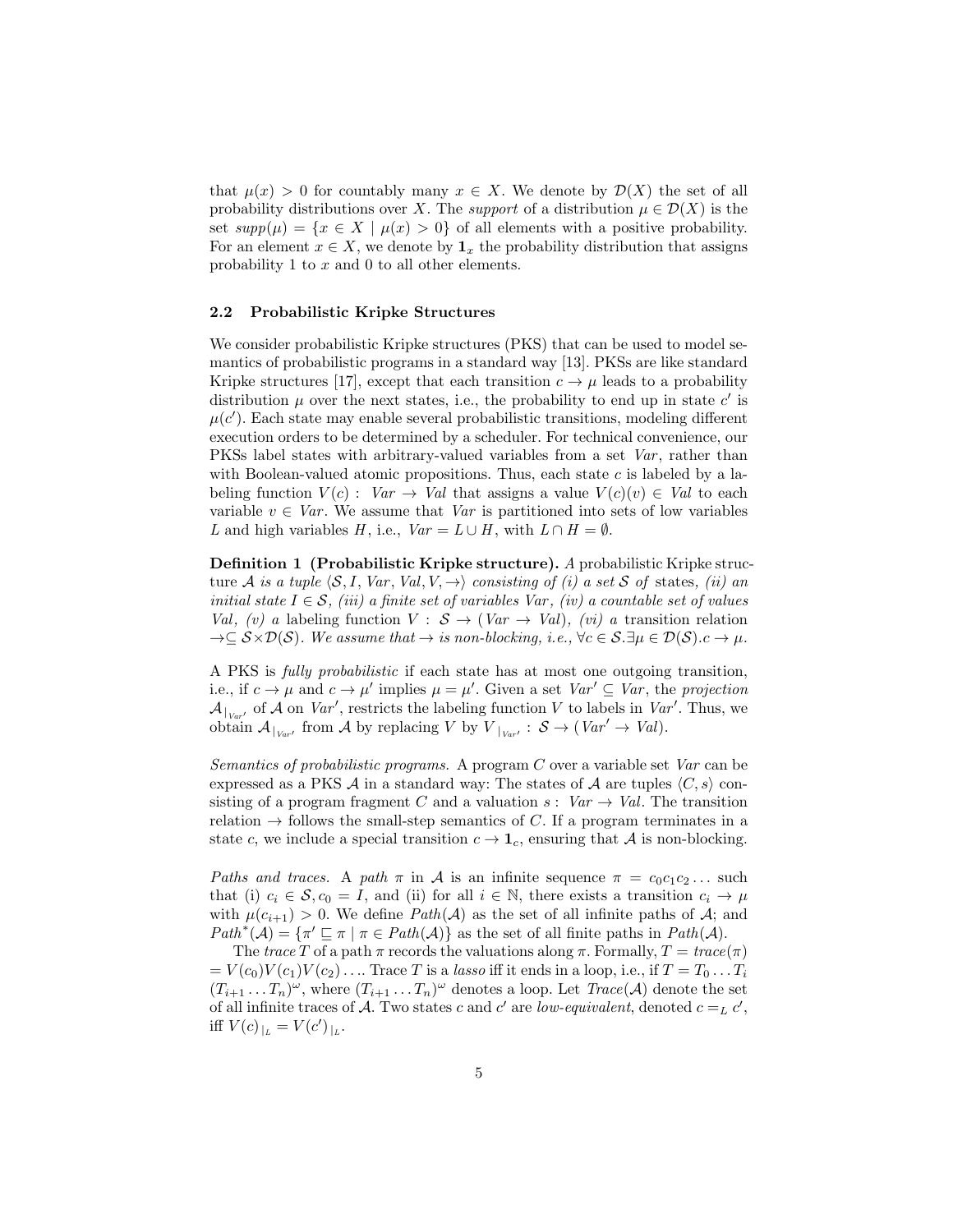#### 2.3 Probabilistic schedulers

A probabilistic scheduler is a function that implements a scheduling policy [23], i.e., that decides with which probabilities the threads are selected. To make our security property applicable for many schedulers, we give a general definition. We allow a scheduler to use the full history of computation to make decisions: given a path ending in some state  $c$ , a scheduler chooses which of the probabilistic transitions enabled in c to execute. Since each transition results in a distribution, a probabilistic scheduler returns a distribution of distributions<sup>2</sup>.

**Definition 2.** A scheduler  $\delta$  for PKS  $\mathcal{A} = \langle \mathcal{S}, I, Var, Val, V, \rightarrow \rangle$  is a function  $\delta$ :  $Path^*(\mathcal{A}) \to \mathcal{D}(\mathcal{D}(\mathcal{S}))$ , such that, for all finite paths  $\pi \in Path^*(\mathcal{A}), \delta(\pi)(\mu) >$ 0 implies last $(\pi) \rightarrow \mu$ .

The effect of a scheduler  $\delta$  on a PKS  $\mathcal A$  can be described by a PKS  $\mathcal A_{\delta}$ : the set of states of  $\mathcal{A}_{\delta}$  is obtained by unrolling the paths in  $\mathcal{A}$ , i.e.,  $\mathcal{S}_{\mathcal{A}_{\delta}} = \text{Path}^*(\mathcal{A})$  such that states of  $\mathcal{A}_{\delta}$  contain a full history of execution. Besides, the unreachable states of A under the scheduler  $\delta$  are removed by the transition relation  $\rightarrow_{\delta}$ .

**Definition 3.** Let  $A = \langle S, I, Var, Val, V, \rightarrow \rangle$  be a PKS and let  $\delta$  be a scheduler for A. The PKS associated to  $\delta$  is  $A_{\delta} = \langle Path^*(A), I, Var, Val, V_{\delta}, \rightarrow_{\delta} \rangle$ , where  $V_{\delta}$ : Path<sup>\*</sup>(A) × Var → Val is given by  $V_{\delta}(\pi) = V(last(\pi))$ , and the transition relation is given by  $\pi \to_{\delta} \mu$  iff  $\mu(\pi c) = \sum_{\nu \in supp(\delta(\pi))} \delta(\pi)(\nu) \cdot \nu(c)$  for all  $\pi, c$ .

Since all nondeterministic choices in A have been resolved by  $\delta$ ,  $A_{\delta}$  is fully probabilistic. The probability  $P(\pi)$  given to a finite path  $\pi = \pi_0 \pi_1 \dots \pi_n$  is determined by  $\delta(\pi_0)(\pi_1)\cdot \delta(\pi_0\pi_1)(\pi_2)\cdots \delta(\pi_0\pi_1 \ldots \pi_{n-1})(\pi_n)$ . The probability of a finite trace T is obtained by adding the probabilities of all paths associated with T. Based on this observation, we can associate a probability space  $(\Omega, \mathcal{F}, \mathbf{P}_\delta)$ over sets of traces. Following the standard definition, we set  $\Omega = (Var \rightarrow Val)^{\omega}$ , F contains all measurable sets of traces, and  $P_{\delta} : \mathcal{F} \to [0,1]$  is a probability measure on F. Thus,  $P_{\delta}(X)$  is the probability that a trace inside set  $X \in \mathcal{F}$ occurs. We refer to [26] for technical details. Notice that  $\Omega$  and  $\mathcal F$  depend only on  $\mathcal{A}$ , not on  $\mathcal{A}_{\delta}$ .

### 2.4 Stuttering-free PKSs and Stuttering Equivalence

Stuttering steps and stuttering equivalence [21, 15] are the basic ingredients of our confidentiality properties. In the non-probabilistic case, a stuttering step is a transition  $c \to c'$  that leaves the labels unchanged, i.e.,  $V(c') = V(c)$ . In the probabilistic scenario, a transition stutters if, with positive probability, at least one of the reached states has the same label. A stuttering-free PKS allows stuttering transitions only as the self-loops in final states.

Thus, we assume a discrete probability distribution over the uncountable set  $\mathcal{D}(\mathcal{S});$ only the countably many transitions occurring in  $A$  can be scheduled with a positive probability.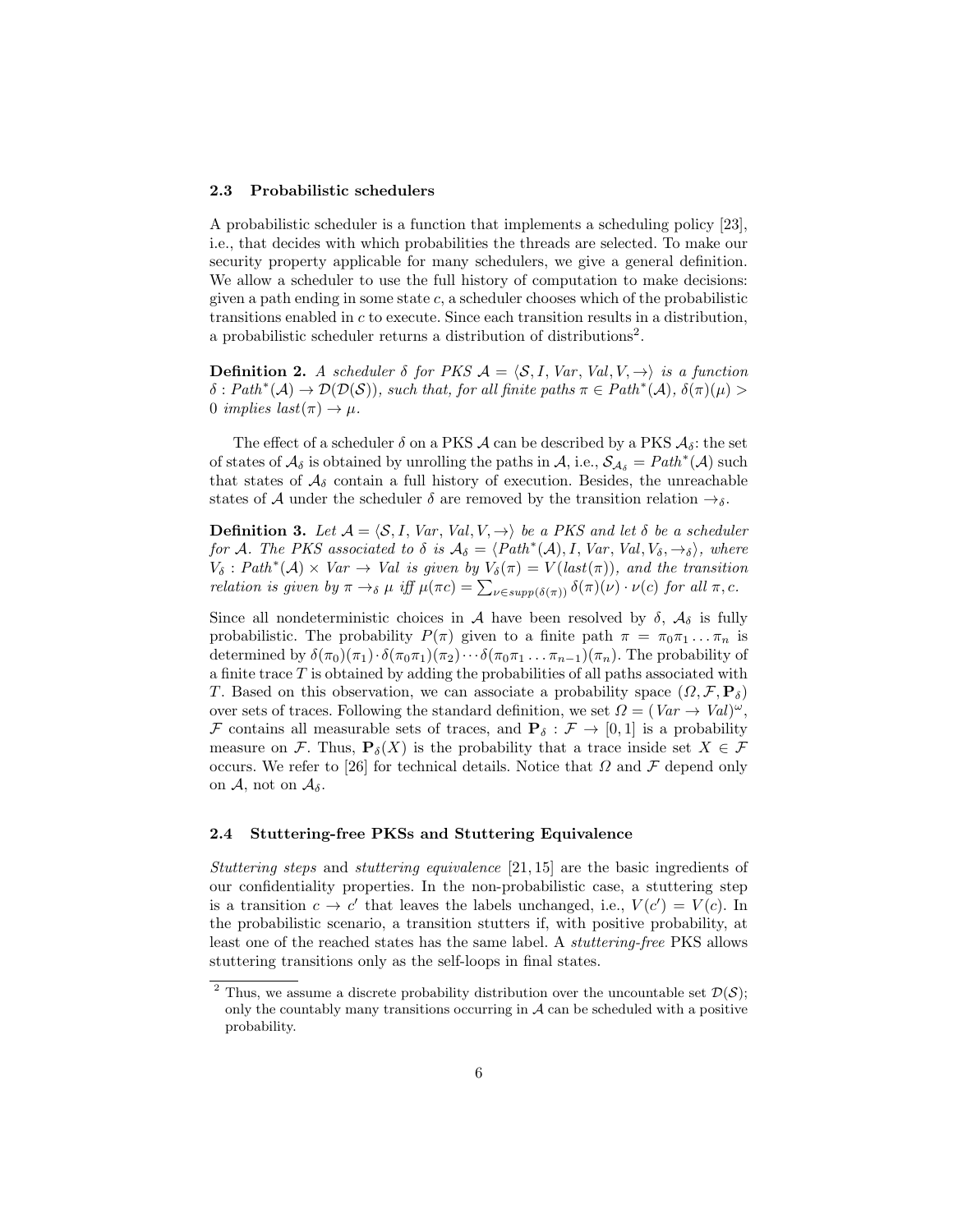**Definition 4 (Stuttering-free PKS).** A stuttering step is a transition  $c \rightarrow \mu$ with  $V(c) = V(c')$  for some  $c' \in supp(\mu)$ . A PKS is called stuttering-free if for all stuttering steps  $c \to \mu$ , we have that  $\mu = \mathbf{1}_c$  and no other transition leaving from c, i.e., if  $c \to \mu'$ , this implies  $\mu = \mu'$ .

Two sequences are stuttering equivalent if they are the same after we remove adjacent occurrences of the same label, e.g.,  $(aaabcccd)^{\omega}$  and  $(abbcddd)^{\omega}$ .

**Definition 5 (Stuttering equivalence).** Let  $X$  be a set. Stuttering equivalence, denoted  $\sim$ , is the largest equivalence relation over  $X^{\omega} \times X^{\omega}$  such that for all  $T, T' \in X^{\omega}, a, b \in X: aT \sim bT' \Rightarrow a = b \land (T \sim T' \lor aT \sim T' \lor T \sim bT').$ A set  $Y \subseteq X$  is closed under stuttering equivalence if  $T \in Y \wedge T \sim T'$  imply  $T' \in Y$ .

# 3 Scheduler-Specific Probabilistic-Observational Determinism

A program is confidential w.r.t. a particular scheduler iff no secret information can be derived from the observation of public data traces, the order of public data updates, or from the probabilities of traces. This is captured formally by the definition of scheduler-specific probabilistic-observational determinism.

As shown in [30, 14], to be secure, a multi-threaded program must enforce an order on the accesses to a single low variable, i.e., the sequence of operations performed at a single low variable is deterministic. Therefore, SSPOD's first condition requires that for any initial state, traces of each low variable that do not end in a non-final stuttering loop are stuttering equivalent with probability 1. This condition ensures that no secret information can be derived from the observation of public data traces, because when all low variables individually evolve deterministically, the values of low variables do not depend on the values of high variables. However, a consequence of SSPOD's first condition is that harmless programs such as  $1:=0||1:=1$  are also rejected.

SSPOD also requires that, given any two initial low-equivalent states I and  $I'$ , for every trace starting in  $I$ , there exists a trace that is stuttering equivalent  $w.r.t.$  all low variables, starting in  $I'$ , and the probabilities of these two matching traces are the same. This condition ensures that secret information cannot be derived from the relative order of updates of any two low variables, or from any probabilistic attack, because there is always a matching trace with the same probability of occurrence.

Let  $(\Omega, \mathcal{F}, \mathbf{P}_{\delta})$  denote the probability space of  $\mathcal{A}_{\delta}$  with an initial state I. Notice that the probability of a trace to end up in a non-final stuttering loop is 0, because a non-final loop must contain at least one state with a transition that goes out of the loop; thus, it contains a transition with a probability less than 1. Thus, if  $X$  is a set of traces that ends in a non-final stuttering loop and are closed under stuttering equivalence,  $P_{\delta}[X]$  might be 0. Therefore, SSPOD is formally defined as follows.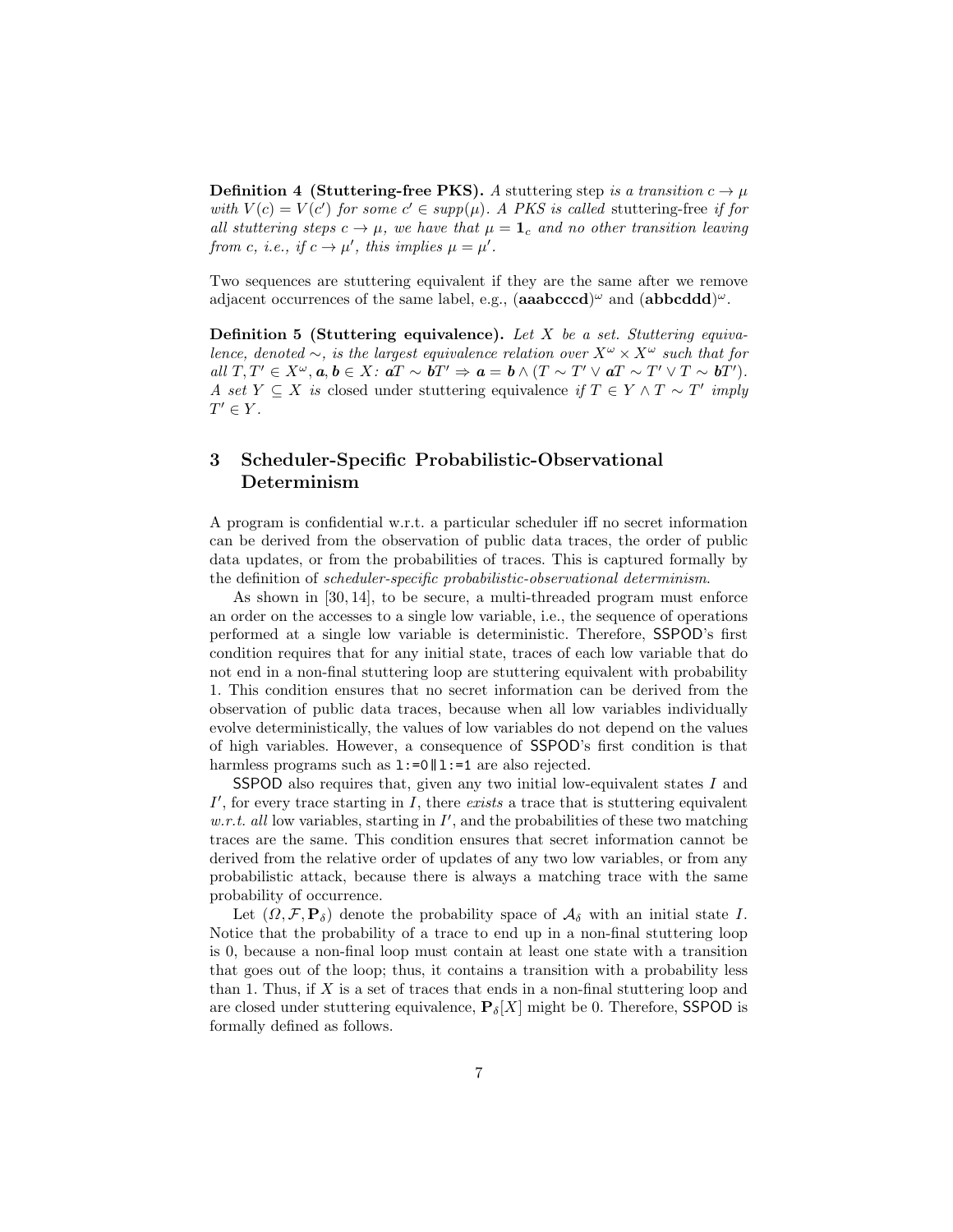**Definition 6 (SSPOD).** Given a scheduler  $\delta$ , a program C respects SSPOD w.r.t. L and  $\delta$ , iff for any initial state I,

- **SSPOD-1** For any  $l \in L$ , let  $X \in \mathcal{F}$  be any set of traces closed under stuttering equivalence w.r.t. l, we have  $P_{\delta}[X] = 1$  or  $P_{\delta}[X] = 0$ .
- **SSPOD-2** For any initial state  $I'$  that is low-equivalent with  $I$ , for all sets of traces  $X \in \mathcal{F}$  that are closed under stuttering equivalence w.r.t. L, we have  $\mathbf{P}_{\delta}[X] = \mathbf{P}'_{\delta}[X]$ , where  $(\Omega, \mathcal{F}, \mathbf{P}'_{\delta})$  denote the probability space of  $\mathcal{A}_{\delta}$  with I'.

Program C is scheduler-specific probabilistic-observational deterministic w.r.t. a set of schedulers  $\Delta$  if it is so w.r.t. any scheduler  $\delta \in \Delta$ .

# 4 Verification of SSPOD

This section discusses how we algorithmically verify the two conditions of SS-POD. As mentioned above, we use a combination of new and existing algorithms. Moreover, the new algorithm is general, and also applicable in other, non-security related contexts. We assume that data domains are finite and schedulers use finite memory. Therefore, the algorithms work only on finite fully probabilistic PKSs, which can be viewed as finite Markov Chains.

### 4.1 Verification of SSPOD-1

**Algorithm.** Given a program C, and a scheduler  $\delta$ , SSPOD-1 requires that after projecting  $A_{\delta}$  on any low variable l, all traces that do not stutter forever in a non-final stuttering loop must be stuttering equivalent with probability 1. To verify this, we pick one arbitrary trace and ensure that all other traces are stuttering equivalent to this trace. Concretely, for each  $l \in L$ , we carry out the following steps.

 $-$ SSPOD-1 on  $l$   $-$ 

- **1**: Project  $\mathcal{A}_{\delta}$  on l, yielding  $\mathcal{A}_{\delta}|_{l}$ .
- **2**: Remove all stuttering loops in  $\mathcal{A}_{\delta}|_{l}$ .
- **3**: Re-establish the self-loops for final states of  $\mathcal{A}_{\delta}|_{l}$ . This yields a stuttering-loop free PKS, denoted  $\mathcal{R}_{\delta}|_{l}$ .
- 4: Check whether all traces of  $\mathcal{R}_{\delta}|_{l}$  are stuttering equivalent by:

**4.1**: Choose a *witness* trace by:

**4.1.1**: Take an arbitrary lasso T of  $\mathcal{R}_{\delta}|_{l}$ .

- **4.1.2:** Remove stuttering steps and minimize  $T$ .
- **4.2**: Check stuttering trace equivalence between  $\mathcal{R}_{\delta}|_l$  and T by checking if there exists a functional bisimulation between them.

This algorithm works, since we transform the probabilistic property SSPOD-1 into a possibilistic one. Key insight is that the probability of a trace that stutters forever in a non-final stuttering loop is 0. Therefore, after removing all non-final stuttering loops, it is sufficient to determine whether all traces are stuttering equivalent.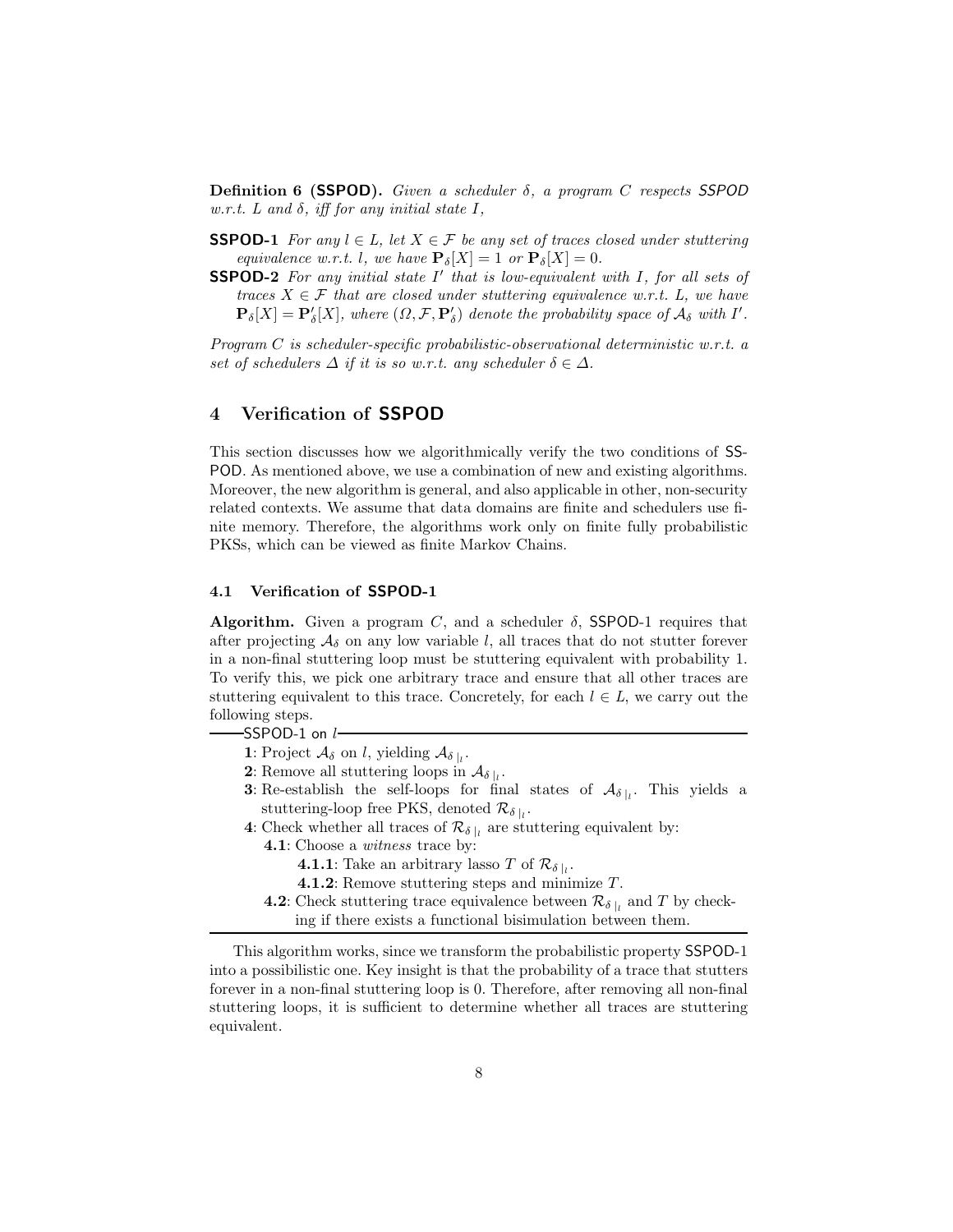To perform Step 1, we label every state with the value of l in that state. To remove the stuttering loops in Step 2, we use a classical algorithm for finding strongly connected components w.r.t. stuttering steps [1], and collapse these components into a single state. To ensure that the transition relation remains non-blocking, Step 3 re-establishes the self-loops for final states.

Step 4.1.1 is implemented via a classical cycle-detection algorithm based on depth-first search (Appendix A). The initial state of a lasso is also the initial state of PKS. The algorithm essentially proceeds by picking arbitrary next steps, and terminates when it hits a state that was picked before. Step 4.1.2 is done via the standard strong bisimulation reduction. For example, the minimal form of a lasso  $abb(cb)^{\omega}$  is  $a(bc)^{\omega}$ . This minimal lasso is called the *witness trace*.

Step 4.2 checks stuttering trace equivalence between a PKS A and the witness trace  $T$  by checking if there exists a functional bisimulation between them, i.e., a bisimulation that is a function, thus mapping each state in  $\mathcal A$  to a single state in T. This is done by exploring the state space of  $A$  in a breadth-first search (BFS) order and building the mapping Map during exploration. We name each state in T by a unique symbol  $u \in \mathcal{U}$ , i.e.,  $u_i$  denotes  $T_i$ . Let  $succ(T, u)$  denote the successor of  $u$  on  $T$ .

We map the  $A$ 's initial state to  $u_0$ , i.e.,  $Map[init\_state] = u_0$ . Each iteration of the algorithm examines the successors of the state stored in the variable current. Assume that  $Map[current]$  is u, consider a successor  $c \in succ(\mathcal{A}, current)$ . The potential map of c is u if current  $\rightarrow$  c is a stuttering transition; otherwise, it is  $succ(T, u)$ . The algorithm returns false, i.e., continue = false, if (i) c and potential map have different valuations, (ii) c is a final state of  $A$ , while potential map is not the final state of  $T$ , or (iii) c has been checked before, but its mapped state is not potential map.

If none of these cases occurs and c was not checked before, c is added to Q, and mapped to *potential map*. Basically, a state c of  $A$  is mapped to u, i.e.,  $Map[c] = u$ , iff the trace from the initial state to state c in A and the prefix of T upto u are stuttering equivalent.

Let  $c \sim_V c'$  denote that c and c' have the same valuation, i.e.,  $V(c) = V(c')$ ; final( $A, c$ ) denote that c is a final state in  $A$ ; and final(T, u) denote that u is the final state in  $T$ . The algorithm also uses a FIFO queue  $Q$  of *frontier* states. The termination of Algorithm 4.2 follows from the termination of BFS over a finite A.

4.2: Stuttering Trace Equivalence( $A, T$ ) for all states  $c \in \mathcal{S}$  do  $Map[c] := \bot;$  $continue := true;$  $Q := empty\_{queue();\;image(Q, init-state);$  $Map[init\_state] := u_0;$  //  $u_0$  is  $T_0$ while  $!empty(Q) \wedge continue$  do  $current :=dequeue(Q);$  $u := Map[current];$ for all states  $c \in succ(\mathcal{A}, current)$  do potential\_map :=  $(c \sim_V current)$  ?  $u : succ(T, u);$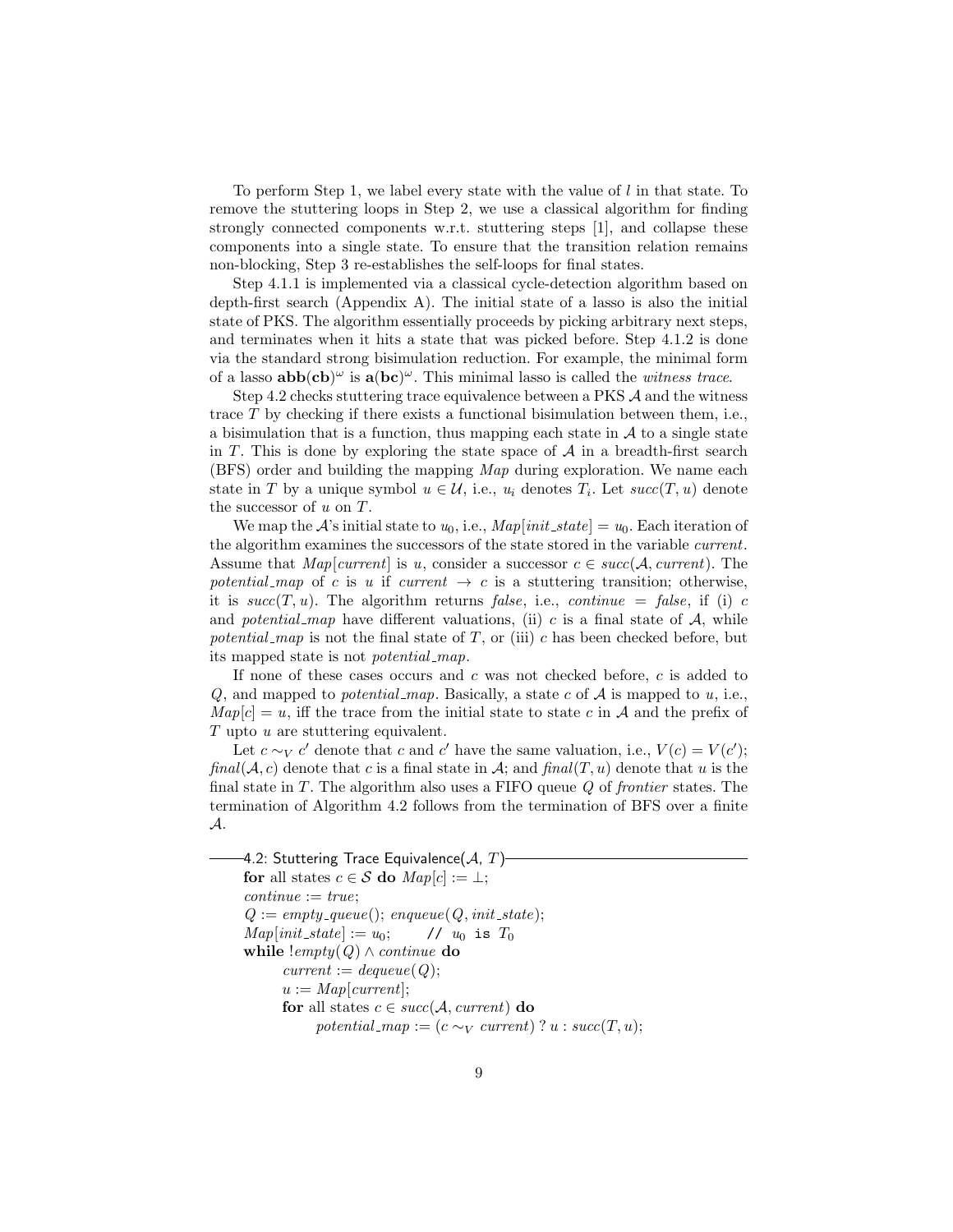

Fig. 1: Step 1 - Step 4.1

case  $c \not\sim_V$  potential\_map  $\rightarrow$  continue := false; [ $[final(A, c) \land \neg final(T, potential\_map) \rightarrow continue := false;$ <br>  $[Map[c] = \bot \rightarrow enqueue(Q, c);$  $Map[c] = \bot \rightarrow \text{e}nqueue(Q, c);$  $Map[c] := potential\_map;$  $Map[c] \neq potential\_map \rightarrow continue := false;$ return continue;

*Example 1.* Figure 1 illustrates Step 1 - Step 4.1 on a PKS  $\mathcal A$  consisting of 10 states. Step 1 projects  $\mathcal A$  on a low variable l. The symbols  $\mathbf a$ ,  $\mathbf b$ ,  $\mathbf c$  etc. denote state contents, i.e., states with the same value of  $l$  are represented by the same symbol. Step 2 removes all stuttering loops, while Step 3 re-establishes the selfloops for final states. Step 4.1 takes an arbitrary trace of  $A$  and then minimizes it. Each state of the witness trace  $T$  is denoted by a unique symbol  $u_i$ . Figure 2 illustrates Step 4.2. Initially, all states of A are mapped to a special symbol  $\perp$ that indicates unchecked states. To keep states readable, we skip the valuation. Next, state 0 is enqueued, and mapped to  $u_0$ . Next, the algorithm examines all unchecked successors of state 0, i.e., states 1, 2, 3. Each of them follows a nonstuttering step, thus their *potential maps* are all  $u_1$ . Since states 1, 2, and 3 have the same valuation as *potential map*, i.e., **b**, they are all enqueued, and mapped to  $u_1$ . Next, the successor of state 1, i.e., state 4, is considered. The transition  $1 \rightarrow 4$  is non-stuttering, thus *potential\_map* =  $u_2$ . State 4 has the same valuation as potential map, but it is a final state of  $A$ , while potential map is not the final state of T. Thus, *continue* = *false*. The PKS  $\mathcal A$  and the witness trace T are not stuttering trace equivalent, because there exists a trace that stutters in state 4 forever. The algorithm terminates.

**Theorem 1.** Algorithm 4.2 returns true iff there exists a bisimulation between A and T.

Proof. See Appendix B.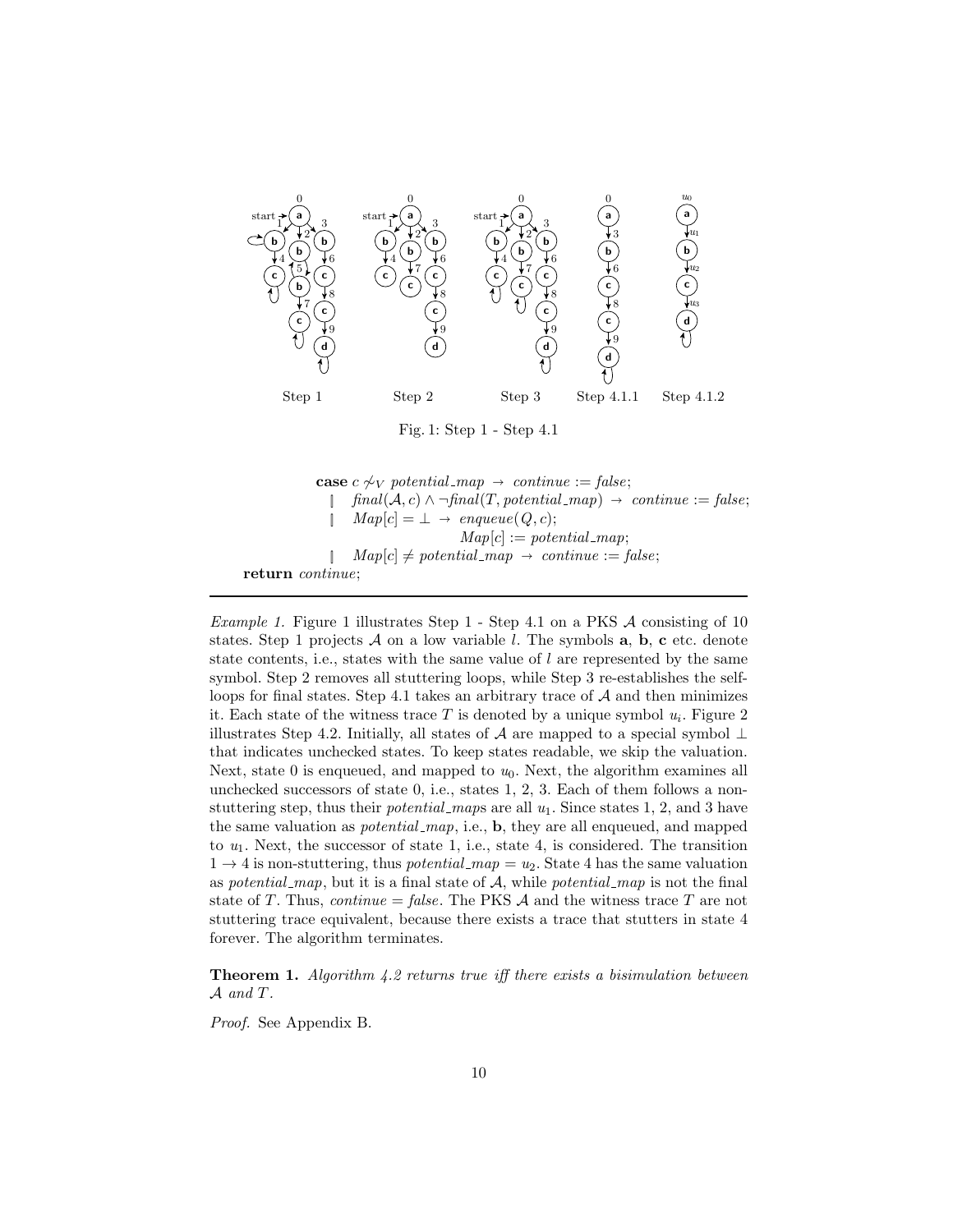

Fig. 2: Step 4.2

Overall Correctness. Step 1 only changes the labels of states of a PKS. Thus, the probability space of the PKS is unchanged. Hence, after projecting  $\mathcal{A}_{\delta}$  on l, we can reformulate SSPOD-1 in terms of  $\mathcal{A}_{\delta}|_{l}$ . Let  $(\Omega, \mathcal{F}, \mathbf{P}_{\delta, l})$  denote the probability space of  $\mathcal{A}_{\delta}|_{l}$ . First, we reformulate SSPOD-1, which talks about projected traces in A, in terms of the traces in the projected  $\mathcal{A}_{\delta,l}$ 

**Theorem 2.** For any  $l \in L$ , and for a set of traces  $X \in \mathcal{F}$  that are closed under stuttering equivalence, if  $\mathbf{P}_{\delta,l}[X] = 1$  or  $\mathbf{P}_{\delta,l}[X] = 0$ , then SSPOD-1 holds.

Proof. See Appendix C.

The key step (Step 2) in our algorithm is the reduction of a probabilistic property to a non-probabilistic property: after removing all stuttering loops, if all traces of  $\mathcal{A}_{\delta}|_l$  are stuttering equivalent, then  $\mathbf{P}_{\delta,l}[X] = 1$ . Thus, SSPOD-1 holds. The correctness of this step follows from a result from Baier and Kwiatkowska [5]: whenever all fair traces of a PKS fulfill a certain property  $\varphi$ , then  $\varphi$  holds with probability 1. In our context, we define the fairness of traces w.r.t. nonstuttering transitions. A non-stuttering transition is enabled in a state  $T_i$  iff there exists a finite sequence of transitions from  $T_i$  that leads to  $T_j$  such that  $V(T_i) \neq V(T_i)$ . A non-stuttering transition is said to be taken in a state  $T_i$  of T iff  $\exists j > 0$ .  $T_i \neq T_{i+j}$ . A trace is *strongly fair* w.r.t. non-stuttering transitions if given that a non-stuttering transition is enabled infinitely often, it is taken infinitely often. Thus, a trace that stutters in a non-final stuttering loop forever is unfair. Let  $Fair(\mathcal{A})$  denote the set of fair traces of  $Trace(\mathcal{A})$ . Applying the result from [5], we obtain:

**Theorem 3.** Given a finite  $A_{\delta\parallel}$  and a set of traces  $X \in \mathcal{F}$  that are closed under stuttering equivalence and do not stutter forever in a non-final stuttering loop, if  $\forall T, T' \in Fair(\mathcal{A}_{\delta}|_{l}).$   $T \sim T'$ , then  $\mathbf{P}_{\delta,l}[X] = 1$ .

We show that after removing all stuttering loops, and re-establishing the self-loops for final states, the set of fair traces of  $A$  is preserved.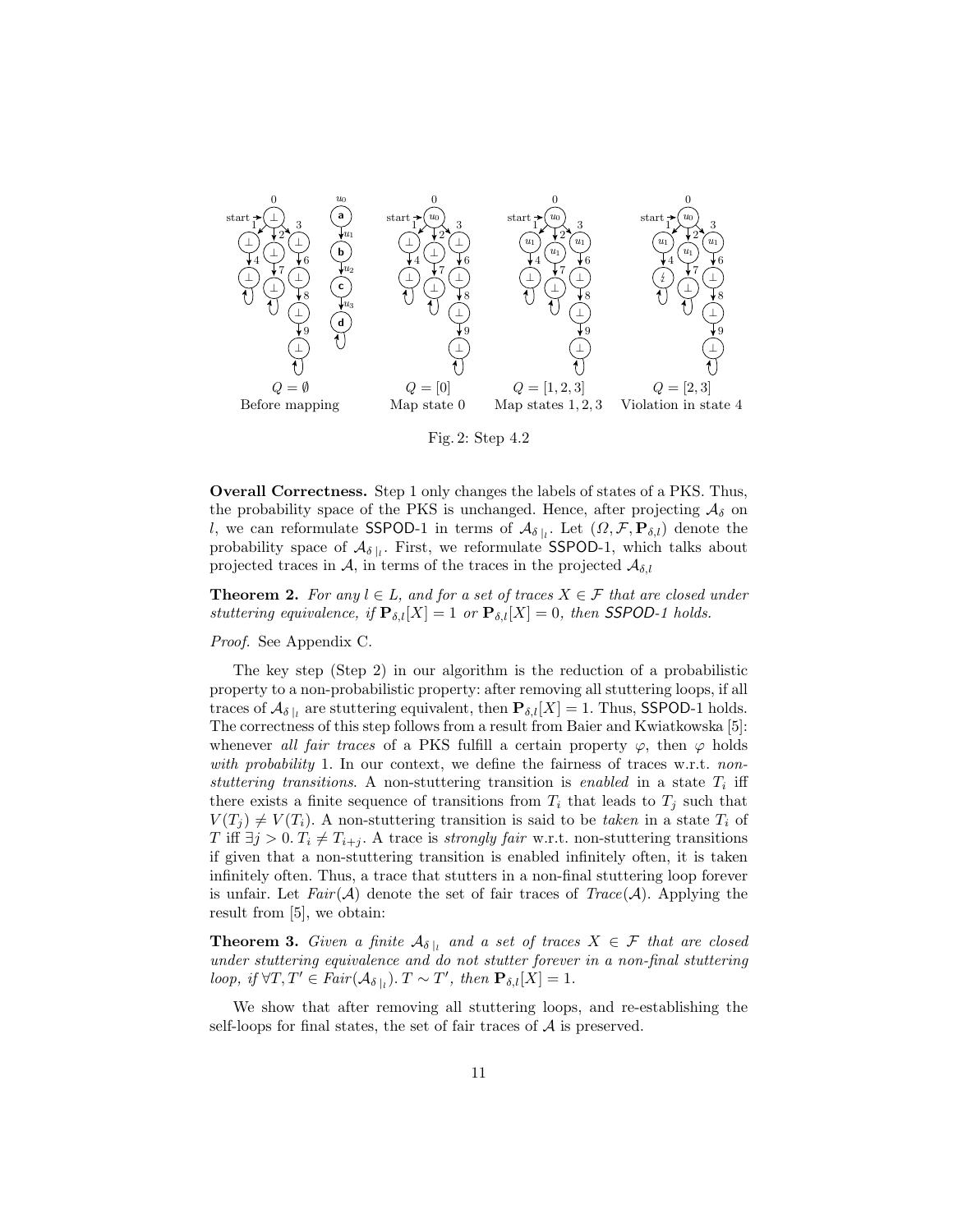**Theorem 4.** Given a PKS  $\mathcal{A}$ , let  $\mathcal{R}$  denote the PKS that is obtained after removing all stuttering loops and re-establishing the self-loops for final states. Then  $Fair(\mathcal{A}) = Trace(\mathcal{R}).$ 

Proof. See Appendix D.

Combining these results, we obtain.

**Theorem 5.** For any  $l \in L$ , if all traces of  $\mathcal{R}_{\delta|l}$  are stuttering equivalent, then SSPOD-1 holds.

**Overall Complexity.** Step 1 labels every state of  $A$  by the value of  $l$  in that state. This is done in time complexity  $O(n)$ , where n is the number of states of A. Step 2 uses an  $O(m)$ -algorithm to find the strongly connected components, where  $m$  is the number of transitions of  $A$ . The time complexity of Step 4.1 is also  $O(m)$ . The core of Step 4.2 is the BFS algorithm, whose running time is  $O(n+m)$ . Therefore, for a single low variable l, the total time complexity of the verification is linear in the size of A, i.e.,  $O(n+m)$ , and for any initial state, the total complexity of the verification of SSPOD-1 (for all  $l \in L$ ) is  $|L| O(n + m)$ .

#### 4.2 Verification of SSPOD-2

**Algorithm.** SSPOD-2 states that, given a program  $C$ , for any two initial lowequivalent states  $I$  and  $I'$ , if we project on the set of low variables  $L$ , the probabilistic languages arising from the executions of  $I$  and  $I'$  should be the same. A number of efficient algorithms for checking equivalence between probabilistic languages have been developed, the classical ones in [10, 28], and the improved variants in [11, 16]. However, none of the existing algorithms exactly fit our purposes, since either they do not abstract from stuttering steps [28, 11, 16], or they consider a different variation of probabilistic language inclusion [10].

Therefore, to verify SSPOD-2, our algorithm first transforms the PKS into an equivalent one, without stuttering steps, and then we use the latest and most efficient algorithm from Kiefer et al. [16] to check equivalence of these probabilistic languages. The basic idea of this algorithm is to present the language of a PKS by a polynomial in which each monomial presents an input word of the language and the coefficient of the monomial represents the weight of the word, i.e., the probability of the execution of the word. This method reduces the language equivalence problem to polynomial identity testing.

-SSPOD-2-

- 1: Project both  $\mathcal{A}_{\delta}$  and  $\mathcal{A}'_{\delta}$  (modeling the executions starting in  $I$  and  $I'$ ) on the set L, yielding  $\overline{\mathcal{A}}_{\delta}|_L$  and  $\mathcal{A}'_{\delta}|_L$ .
- 2: Remove all stuttering steps from  $\mathcal{A}_{\delta}|_L$  and  $\mathcal{A}'_{\delta}|_L$ , yielding stutteringfree PKSs  $\mathcal{R}_{\delta|_L}$  and  $\mathcal{R}'_{\delta|_L}$ .
- 3: Check the equivalence of the stuttering-free probabilistic languages between  $\mathcal{R}_{\delta|_L}$  and  $\mathcal{R}'_{\delta|_L}$ , using Kiefer et al. [16].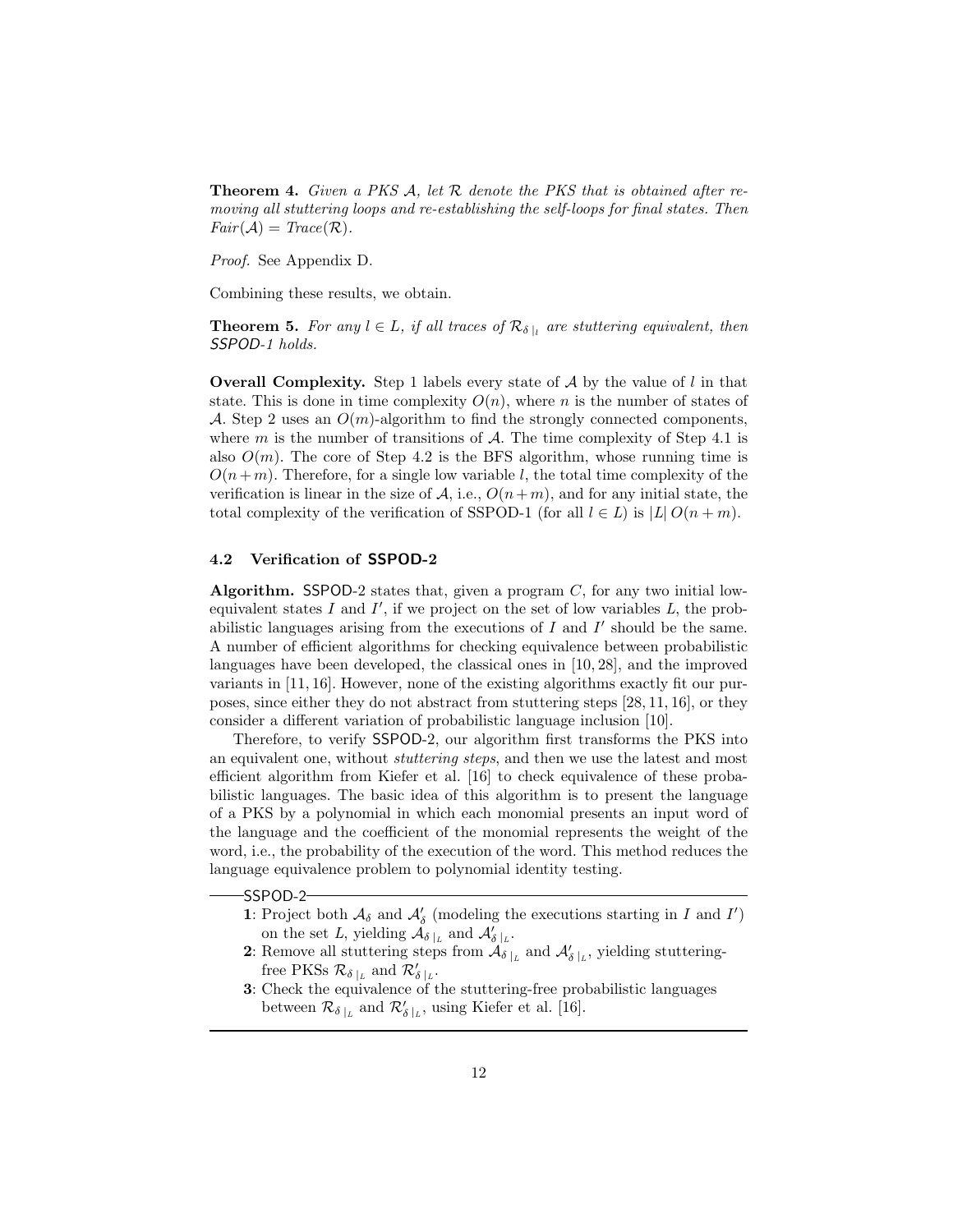**Overall Correctness.** After projecting both  $A_{\delta}$  and  $A'_{\delta}$  on L, we can reformulate SSPOD-2 in terms of  $\mathcal{A}_{\delta\,|_L}$  and  $\mathcal{A}'_{\delta\,|_L}$ . Let  $(\Omega, \mathcal{F}, \mathbf{P}_{\delta, L})$  and  $(\Omega, \mathcal{F}, \mathbf{P}'_{\delta, L})$ denote the probability space of  $\mathcal{A}_{\delta|_L}$  and  $\mathcal{A}_{\delta|_L}^{\tau}$ , respectively.

**Theorem 6.** SSPOD-2 holds iff for all sets of traces  $X \in \mathcal{F}$  that are closed under stuttering equivalence, we have  $\mathbf{P}_{\delta,L}[X] = \mathbf{P}'_{\delta,L}[X]$ .

Proof. See Appendix E.

Let  $R$  denote a stuttering-free PKS that is obtained by applying Step 2 on a given A. Let  $P_A$  and  $P_{\mathcal{R}}$  be the probabilistic transition functions of A and  $\mathcal{R}$ , respectively. Step 2 removes all stuttering steps by changing  $P_A$  to  $P_{\mathcal{R}}$  given by the following equations.

$$
P_{\mathcal{R}}(c, c') = \begin{cases} P_{\mathcal{A}}(c, c') & \text{if } V(c) \neq V(c')\\ \sum_{c'': V(c) = V(c'')} P_{\mathcal{A}}(c, c'') & \text{otherwise.} \end{cases}
$$

Thus, for non-stuttering steps,  $P_A$  and  $P_R$  are the same; for stuttering steps,  $P_{\mathcal{R}}$  accumulates the probabilities of moving to c' via some stuttering steps  $c \rightarrow$  $c''$ . Thus,  $P_{\mathcal{R}}$  accounts for the transition probabilities of stuttering steps in A into the transition probabilities of non-stuttering steps in  $\mathcal{R}$ . Therefore, removing stuttering steps does not change the probabilities of sets of traces that are closed under stuttering equivalence.

**Theorem 7.** Let  $X \in \mathcal{F}$  be a set of traces that are closed under stuttering equivalence, then  $\mathbf{P}_A[X] = \mathbf{P}_B[X]$ .

Combining all results, it is obvious that to check SSPOD-2, we can check for probabilistic language equivalence between  $\mathcal{R}_{\delta|_L}$  and  $\mathcal{R}'_{\delta|_L}$ .

**Overall Complexity.** Step 1 is done in time complexity  $O(n)$ , where n is the number of states of two PKSs. Step 2 essentially calculates a reachability probability, and is defined as a system of  $n$  linear equations over  $n$  variables. This equation system can be solved in  $O(n^3)$ . Step 3 can be done in  $O(nm)$ , where m is the number of transitions [16]. Thus, the overall complexity is  $O(n^3)$ for each pair  $I$  and  $I'$ .

## 5 Related Work

The idea of observational determinism originates from Roscoe [22], who was the first to identify the need for determinism to ensure confidentiality for concurrent processes. This observation has resulted in several subtly different definitions of observational determinism for possibilistic multi-threaded programs (e.g., [30, 15, 27, 14]), see [14] for a detailed comparison. Notice that, SSOD is the only one to consider the effect of schedulers on confidentiality.

When programs have probabilistic behaviors, to prevent information leakage under probabilistic attacks, several notions of probabilistic noninterference have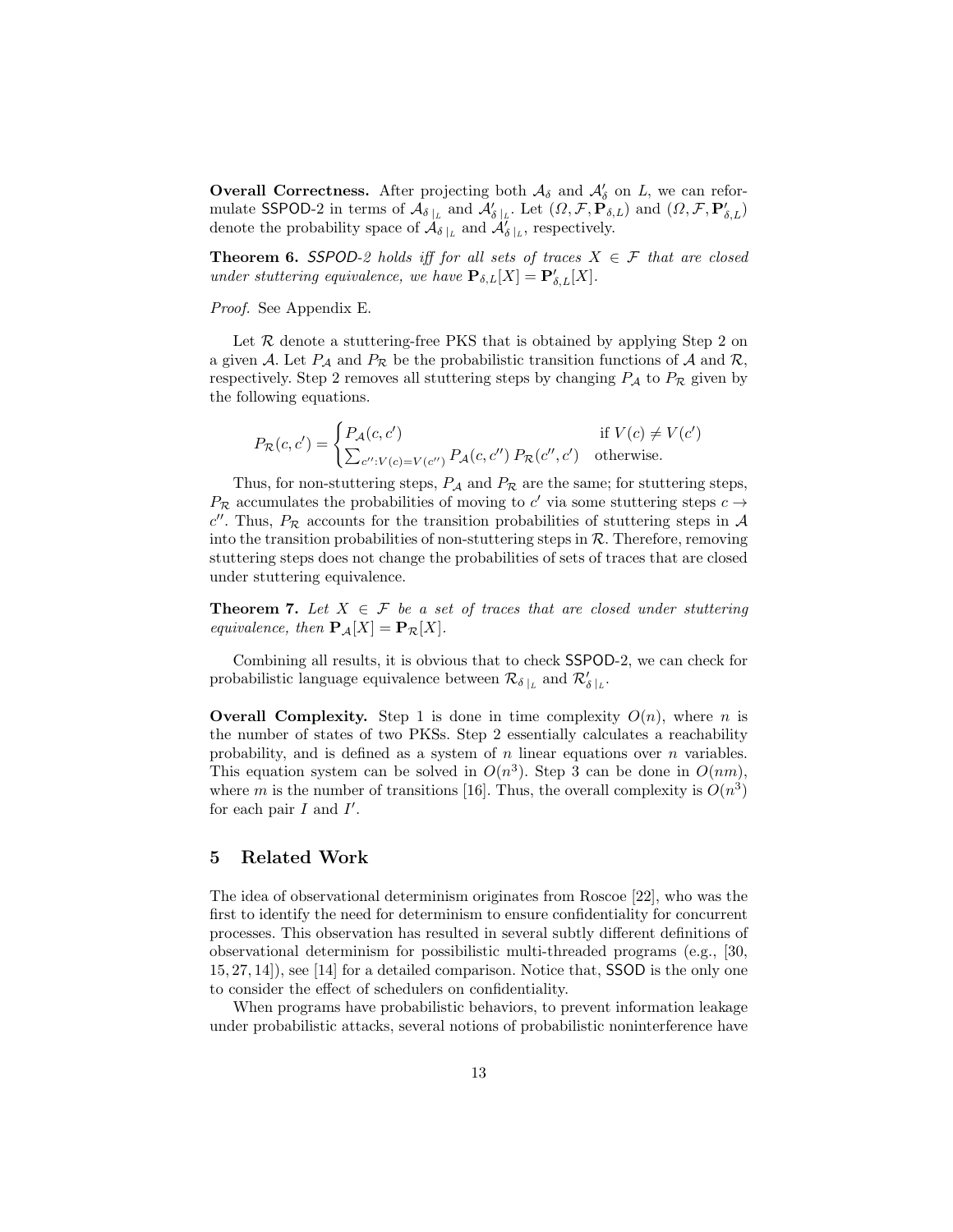been proposed [29, 23, 24]. The first is from Volpano and Smith [29]. It is based on a lock-step execution of probability distributions on states, i.e., given any two initial states that are indistinguishable w.r.t. low variables, the executions of the program from these two initial states, after projecting out high variables, are exactly the same. As shown by Sabelfeld and Sands [23], this definition is not precise, and overly restrictive. Sabelfeld and Sands's definition of probabilistic noninterference is based on a partial probabilistic low-bisimulation [23], which requires that given any two initial states that are indistinguishable w.r.t. low variables, for any trace that starts in an initial state, there exists a trace that starts in the other initial state and passes through the same equivalence classes of states at the same time, with the same probability. This definition is restrictive  $w.r.t.$ timing, i.e., it cannot accommodate threads whose running time depends on high variables. Thus, it rejects many harmless programs, while SSPOD accepts, such as if  $(h > 0)$  then  $\{11 := 3; 11 := 3; 12 := 4\}$  else  $\{11 := 3; 12 := 4\}$ .

To overcome these limitations, Smith proposes to use a weak probabilistic bisimulation [24]. Weak probabilistic bisimulation allows two traces to be equivalent when they reach the same outcome, but one runs slower than the other. However, this still demands that any two bisimilar states must reach indistinguishable states with the same probability. This condition of probabilistic bisimulation is more restrictive than SSPOD, because when trace occurrences do not depend on high variables, probabilistic noninterference still rejects the program.

Moreover, all bisimulation-based definitions mentioned above do not require the deterministic behavior of each low variable. However, we insist that a multithreaded program must enforce a deterministic orderings on the accesses to low variables, see [14]. Finally, probabilistic noninterference [23, 24] also put restrictions on unreachable states, e.g.,  $1 := 1$ ; if  $(1 == 0)$  then  $1 := h$  else skip is secure but rejected, because the bisimulation also considers the case when the conditional statement is executed from an unreachable state where l equals 0, see [8]. Mantel et al. [18] overcome this limitation by explicitly using assumptions and guarantees about how threads access the shared memory. Notice that SSPOD does not have this property, thus SSPOD is less restrictive.

Mantel et al. [19] also consider the effect of schedulers on confidentiality. However, their observational model is different from ours. They assume that the attacker can only observe the initial and final values of low variables on traces. Thus, their definitions of confidentiality are noninterference-like.

Palamidessi et al., Chen et al., Smith, and Zhu et al. [2–4, 9, 25, 31] investigate a quantitative notion of information leakage for probabilistic systems. Quantitative analysis offers a method to compute bounds on how much information is leaked. This information can be used to compare with the threshold, and thus suggesting whether the program is accepted or not. Therefore, we can tolerate the minor leakage. Thus, this line of researches is complementary to ours.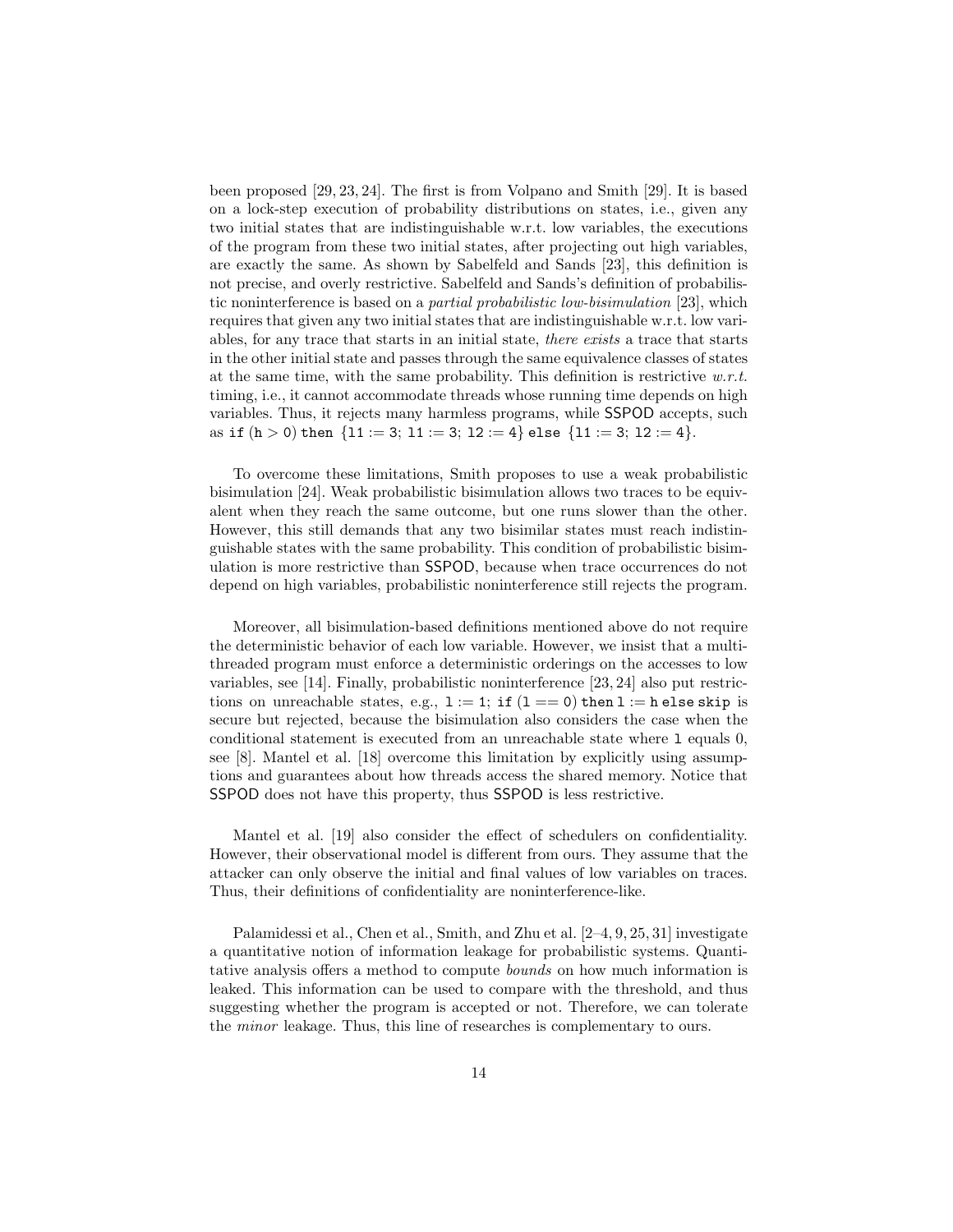## 6 Conclusion

**Summary.** This paper introduces the notion of *scheduler-specific probabilistic* observational determinism, together with an algorithmic verification technique.

SSPOD captures the notion of confidentiality for probabilistic multi-threaded programs. The definition extends an earlier proposal for possibilistic confidentiality of such programs, and makes it usable in a larger context. It is important to consider probabilistic multi-threaded programs, because this captures the realistic behavior of programs.

We also propose an algorithmic verification technique for it. The verification is using a combination of new and existing algorithms. The new algorithm solves a standard problem, which makes it applicable also in a broader context. We believe that the idea of adapting known model checking algorithms will also be appropriate for other security properties, such as integrity and availability.

Future work. We see several directions for future work. We plan to continue the study of other security properties, i.e., anonymity, integrity, and availability. We believe that our algorithmic approach is also appropriate to efficiently and precisely verify these security properties.

Further, we also plan to relax our definitions of confidentiality by quantifying the information flow and determining how much information is being leaked. The existing models of quantitative analysis do not address which measure is suitable to quantify information leakage for multi-threaded programs, thus a new approach has to be developed.

Acknowledgment: Our work is supported by NWO under grant 612.067.802 (SLALOM) and grant Dn 63-257 (ROCKS).

## References

- 1. A.V. Aho and J.E. Hopcroft. The Design and Analysis of Computer Algorithms. Addison-Wesley, 1st edition, 1974.
- 2. M. S. Alvim, M. E. Andrés, K. Chatzikokolakis, and C. Palamidessi. On the relation between differential privacy and quantitative information flow. In ICALP  $(2)$ , volume 6756 of *LNCS*. Springer, 2011.
- 3. M. S. Alvim, M. E. Andrés, K. Chatzikokolakis, and C. Palamidessi. Quantitative information flow and applications to differential privacy. In FOSAD Tutorial Lectures, volume 6858 of LNCS. Springer, 2011.
- 4. M. Andres, E., C. Palamidessi, A. Sokolova, and P. Van Rossum. Information hiding in probabilistic concurrent systems. Journal of Theoretical Computer Science, 412(28):3072–3089, 2011.
- 5. C. Baier and M. Kwiatkowska. On the verification of qualitative properties of probabilistic processes under fairness constraints. Information Processing Letters, 66:71–79, 1998.
- 6. G. Barthe, P. D'Argenio, and T. Rezk. Secure information flow by self-composition. In CSFW, pages 100–114. IEEE Press, 2004.
- 7. S. Blom, J. van de Pol, and M. Weber. LTSmin: Distributed and symbolic reachability. In CAV '10, volume 6174 of LNCS, pages  $354-359$ , 2010.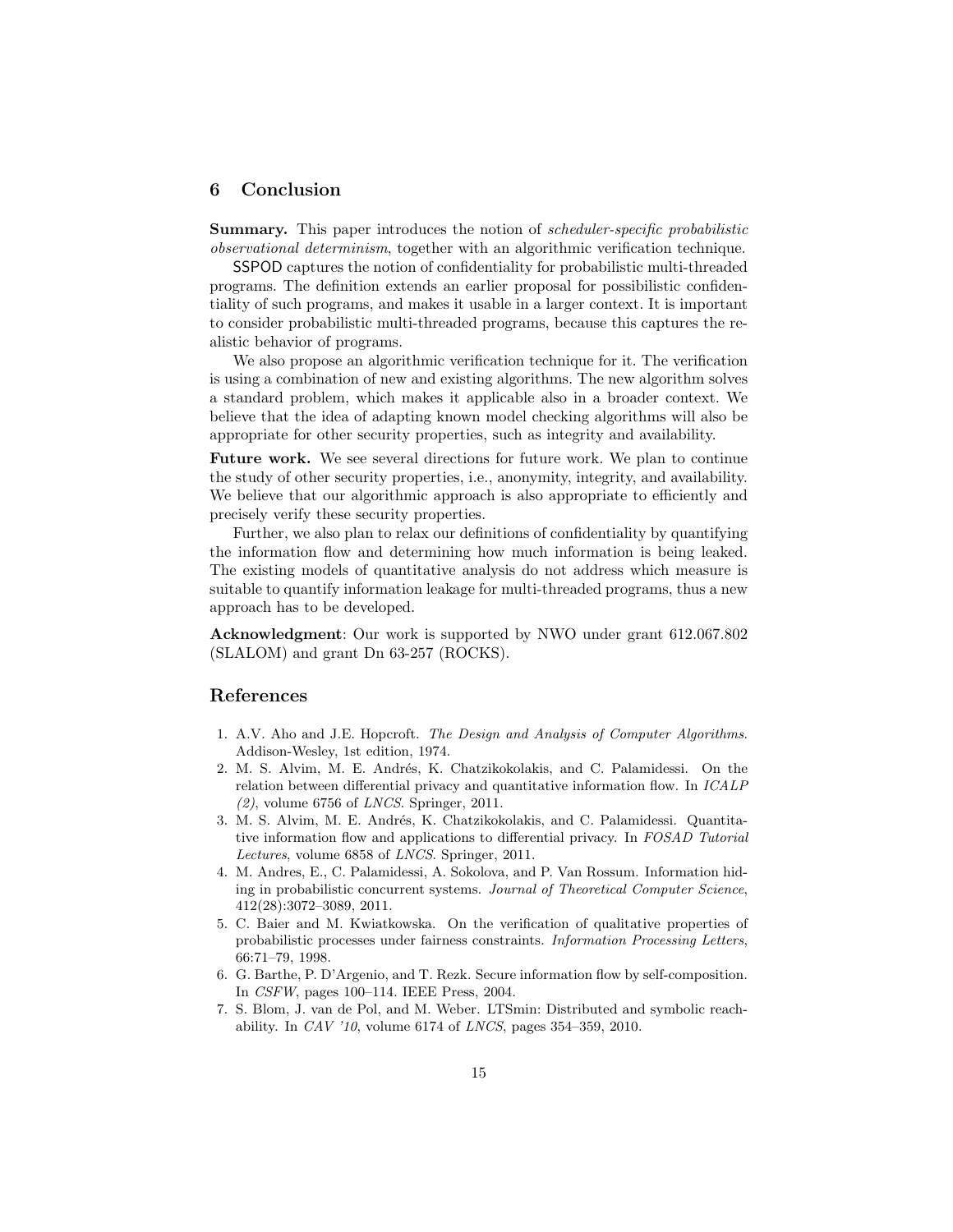- 8. H.-C. Blondeel. Security by logic: characterizing non-interference in temporal logic. Master's thesis, KTH Sweden, 2007.
- 9. H. Chen and P. Malacaria. Quantitative analysis of leakage for multi-threaded programs. In PLAS '07, 2007.
- 10. L. Christoff and I. Christoff. Efficient algorithms for verification of equivalences for probabilistic processes. In CAV '91, LNCS, pages 310–321. Springer-Verlag, 1992.
- 11. L . Doyen, T.A. Henzinger, and J.F. Raskin. Equivalence of labeled Markov chains. Int. J. Found. Comput. Sci., 19(3):549–563, 2008.
- 12. J.A. Goguen and J. Meseguer. Security policies and security models. In IEEE Symposium on Security and Privacy, 1982.
- 13. A. Gurfinkel and M. Chechik. Why waste a perfectly good abstraction. In  $In$ TACAS'06, 2006.
- 14. M. Huisman and T.M. Ngo. Scheduler-specific confidentiality for multi-threaded programs and its logic-based verification. In FoVeOOS'11, 2012.
- 15. M. Huisman, P. Worah, and K. Sunesen. A temporal logic characterization of observation determinism. In CSFW. IEEE Computer Society, 2006.
- 16. S. Kiefer, A.S. Murawski, J. Ouaknine, B. Wachter, and J. Worrell. Language equivalence for probabilistic automata. In  $CAV$  '11, pages 526–540. Springer-Verlag, 2011.
- 17. S.A. Kripke. Semantical considerations on modal logic. Acta Philosophica Fennica, 16:83–94, 1963.
- 18. H. Mantel, D. Sands, and H. Sudbrock. Assumptions and guarantees for compositional noninterference. In CSF '11, pages 218–232, 2011.
- 19. H. Mantel and H. Sudbrock. Flexible scheduler-independent security. In ESORICS, pages 116–133, 2010.
- 20. T.M. Ngo, M. Stoelinga, and M. Huisman. Effective verification of confidentiality for multi-threaded programs. Manuscript 201X.
- 21. D. Peled and T. Wilke. Stutter-invariant temporal properties are expressible without the next-time operator. Information Processing Letters, 63:243–246, 1997.
- 22. A.W. Roscoe. CSP and determinism in security modeling. In IEEE Symposium on Security and Privacy, pages 114–127. IEEE Computer Society, 1995.
- 23. A. Sabelfeld and D. Sands. Probabilistic noninterference for multi-threaded programs. In CSFW, pages 200–214, 2000.
- 24. G. Smith. Probabilistic noninterference through weak probabilistic bisimulation. In CSFW, 2003.
- 25. G. Smith. On the foundations of quantitative information flow. In FOSSACS '09, 2009.
- 26. M.I.A. Stoelinga. Alea jacta est: verification of probabilistic, real-time and parametric systems. PhD thesis, University of Nijmegen, the Netherlands, April 2002.
- 27. T. Terauchi. A type system for observational determinism. In CSF, 2008.
- 28. W.G. Tzeng. A polynomial-time algorithm for the equivalence of probabilistic automata. SIAM Journal on Computing, 21:216–227, April 1992.
- 29. D. Volpano and G. Smith. Probabilistic noninterference in a concurrent language. Journal of Computer Security, 7:231–253, 1999.
- 30. S. Zdancewic and A.C. Myers. Observational determinism for concurrent program security. In *CSFW*, pages 29-43. IEEE, 2003.
- 31. J. Zhu and M. Srivatsa. Quantifying information leakage in finite order deterministic programs. In  $CoRR$  '10, 2010.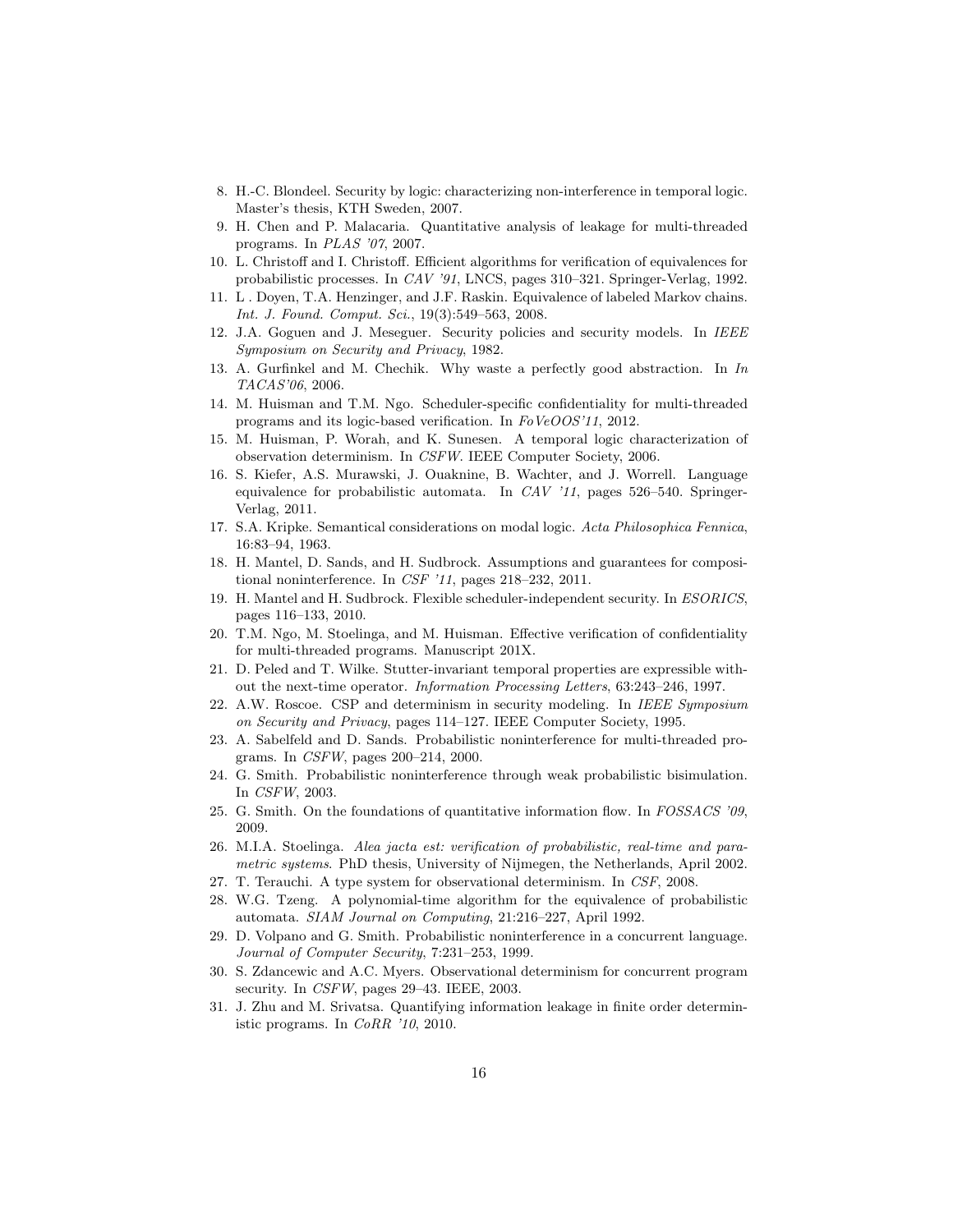## A Algorithm to take a lasso of a PKS

The following appendices are for reviewing only. This appendix introduces the algorithm that implements Step 4.1.1.

-4.1.1: Lasso  $T$  of  $\mathcal{A}$ for all states  $c \in \mathcal{S}$  do  $Visit[c] := 0;$  $index := 0;$  $current := init\_state;$ for  $(:)$  do  $T[index] := current;$  // Implement  $T$  as an array  $index := index + 1;$ if  $Visit[current] = 1$  then break;  $Visit[current] := 1;$ current := some state  $c \in succ(\mathcal{A}, current);$ return(T, position of *current* in T);

In this algorithm, we use an array *Visit* to indicate visited states of  $A$ , i.e.,  $Visit|current| = 1$  indicates that *current* has been visited before. Clearly, this algorithm returns a trace of  $A$ . Moreover, it always terminates, because  $A$  is finite and there is a self-loop in every final state.

## B Proof of Correctness of Algorithm 4.2

#### B.1 Loop Invariant of Algorithm 4.2

We first discuss the loop invariant of Algorithm 4.2.

Theorem 8. Algorithm 4.2 preserves the following loop invariant: If continue then  $\forall c \in S$  such that  $Map[c] = u$ , the trace from init\_state to c and the prefix of T upto u are stuttering equivalent, and if  $\neg$  continue then there exists a trace of A that is not stuttering equivalent to T.

Proof. Clearly, the invariant holds upon first entry of the loop, since initially, *continue* holds, and only *init\_state* is mapped to the initial state of  $T$ , i.e.,  $u_0$ .

We show that the invariant is preserved by every iteration of the loop. Assume the invariant holds before the loop body. If continue does not hold, then the loop is not executed, and the algorithm ends. The invariant is preserved.

Otherwise, continue holds. The invariant before the loop body states that the trace from *init\_state* to *current* and the prefix of  $T$  upto  $u$  are stuttering equivalent. Now consider a successor c of the *current* state. We distinguish the following cases:

Case  $c \not\sim_V u$  and  $c \not\sim_V succ(T, u)$ . In our algorithm, potential map denotes the candidate mapping of c. It is u if  $c \sim_V current$ ; otherwise, it is  $succ(T, u)$ . If c  $\forall V$  u and c  $\forall V$  succ(T, u), then c  $\forall V$  potential map. Thus, continue becomes false. The invariant is preserved, because any trace that goes from *current* to  $c$  is not stuttering equivalent to  $T$ .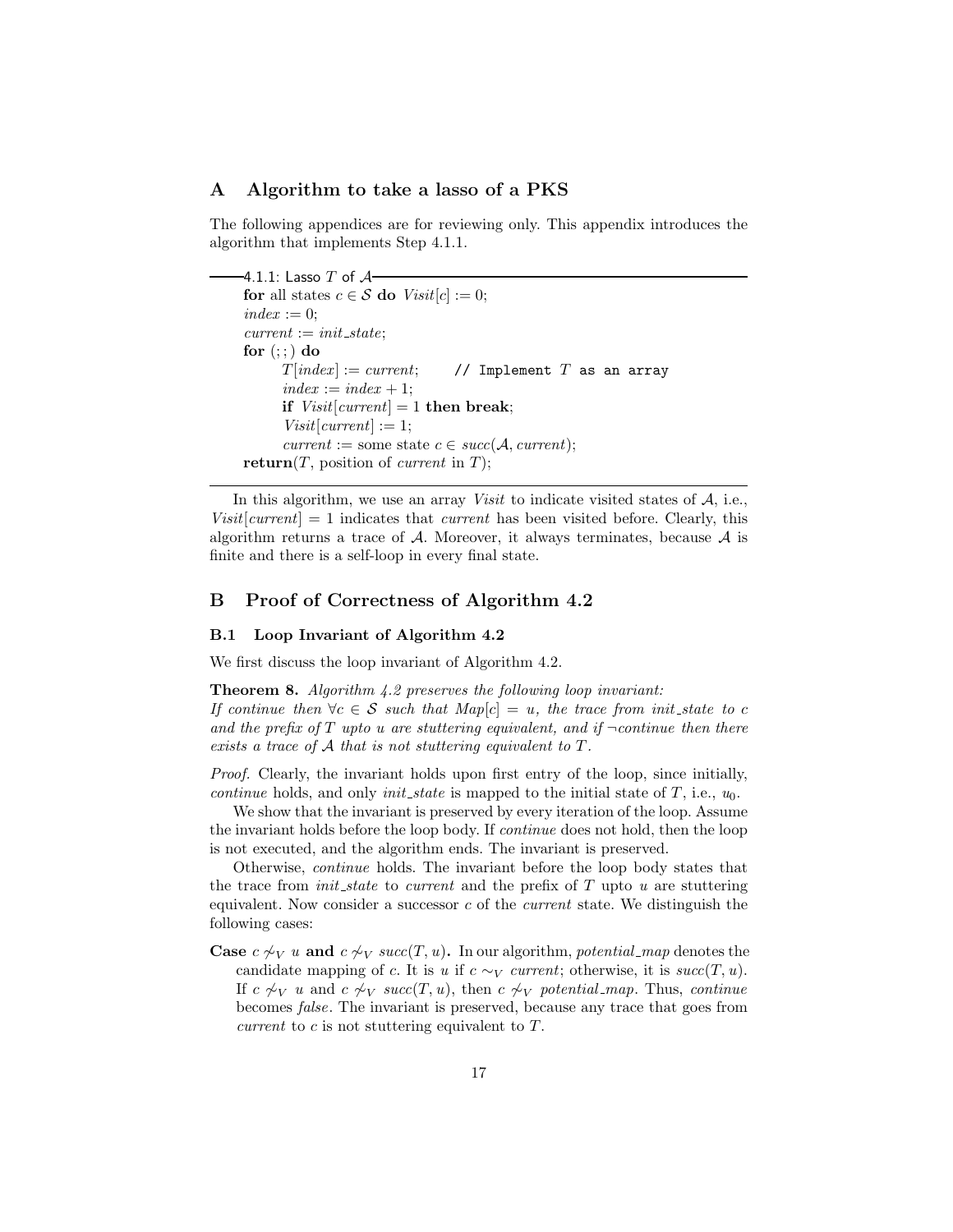- **Case**  $c \sim_V u$  or  $c \sim_V succ(T, u)$ . Thus,  $c \sim_V potential\_map$ . Now, we consider the following cases:
	- **Case**  $final(A, c) \land \neg final(T, potential\_map)$ . Thus, *continue* becomes *false*. The invariant is preserved, because if c is a final state of  $A$ , then there must be a trace that stutters in  $c$  forever, while  $T$  can make a step from potential map to another state with a different valuation due to the fact that  $T$  is stuttering-free.
	- Case  $\neg(\text{final}(\mathcal{A}, c) \land \neg \text{final}(T, \text{potential\_map})).$ 
		- **Case** c is unchecked. Thus,  $Map[c] = \bot$ . State c is added to Q, and becomes a frontier state. Moreover, it is mapped to *potential\_map*. It is easy to see that the trace from *init\_state* to c and the prefix of T upto *potential\_map* are stuttering equivalent. Hence, the invariant is preserved.
			- Case c is checked before. Thus,  $Map[c] \neq \bot$ .
				- **Case**  $Map[c] = potential\_map$ . State c has been explored before; the algorithm does not explore it further. Since continue and Map are not updated, the invariant is preserved.
				- **Case**  $Map[c] \neq potential\_map$ . Thus, *continue* becomes *false*. The invariant is preserved, because there exist two traces that both lead to c and in these two traces, c is mapped to two different states of  $T$ ; thus, one of these two trace is not stuttering equivalent to  $T$ .

### B.2 Proof of Theorem 1

Proof. The algorithm preserves the following loop invariant: If continue, then  $\forall c \in S$  such that  $Map[c] = u$ , the trace from *init\_state* to c in A and the prefix of T upto u are stuttering equivalent, and if  $\neg continue$  then there exists a trace of A that is not stuttering equivalent to T (see Appendix B.1).

If the algorithm returns false, it follows directly from the invariant that no functional bisimulation exists. If it returns true, we can conclude that for any trace of A, e.g., T1, there exists a prefix of T that is stuttering equivalent to T1. We show that T1 is actually stuttering equivalent to the whole T.

- **Case** T1 ends with a final state c. Assume that c is mapped to *potential map*. Since the algorithm is termination-sensitive, *potential\_map* is also the final state of  $T$ . Thus,  $T1$  and  $T$  are stuttering equivalent.
- Case  $T1$  ends with a non-stuttering loop that starts and ends in  $c$ . Assume that c is mapped to *potential map*. State c is investigated twice, and during the second visit, its mapped state is also *potential\_map*; otherwise, the algorithm returned *false*. Hence, *potential\_map* is also the start and end of a loop that terminates T. Thus, T1 and T are stuttering equivalent.  $\square$

# C Proof of Theorem 2

*Proof.* Let T be a trace of  $\mathcal{A}_{\delta}$  and let  $T_{|l}$  denote the projection of T on l. First, notice that  $\{T_{\vert_l}\mid T\in Trace(\mathcal{A}_{\delta})\}=Trace(\mathcal{A}_{\delta\vert_l})$ . Let  $X\subseteq Trace(\mathcal{A}_{\delta})$  such that